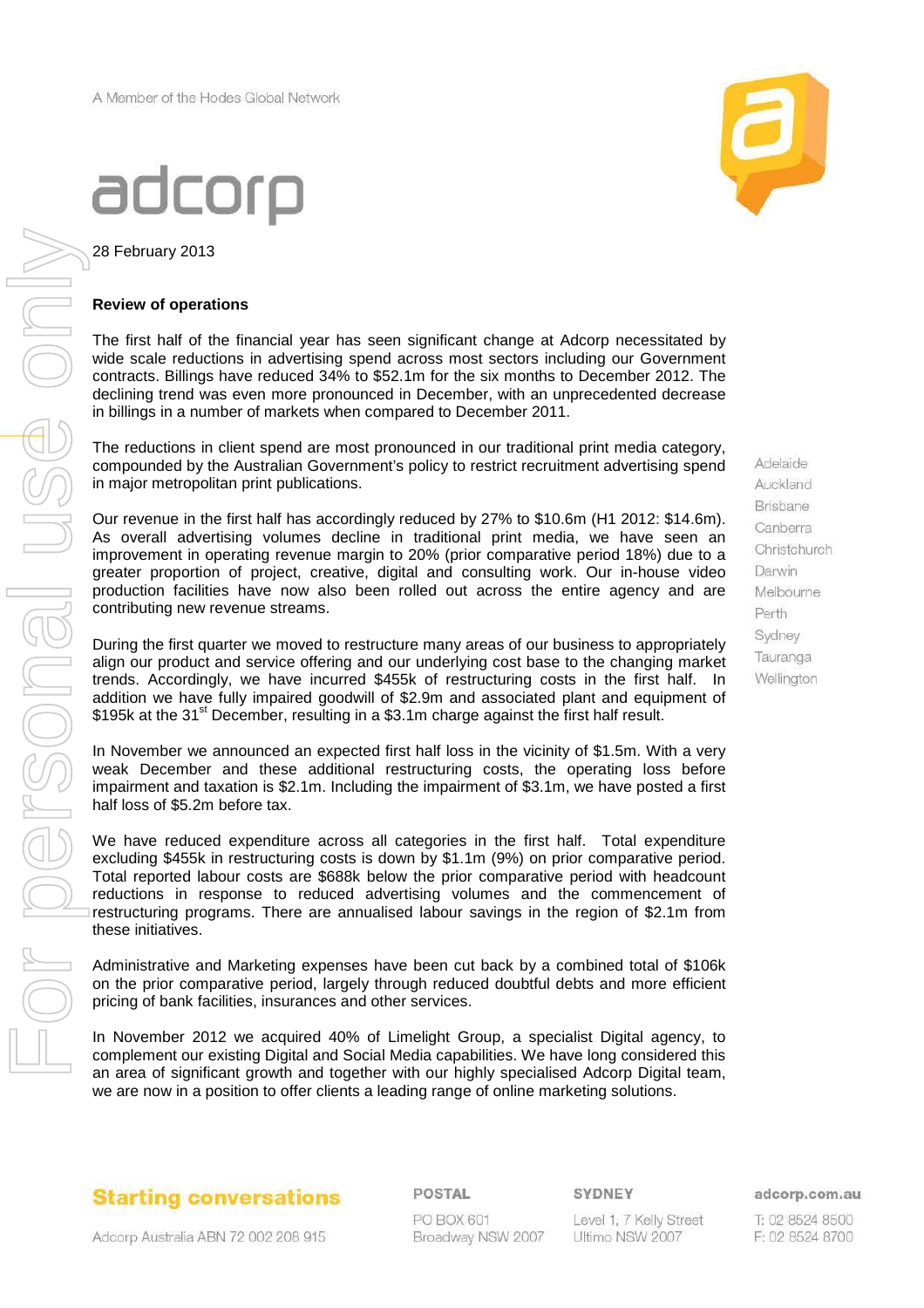

The investment in Limelight Group was acquired for a cash sum of \$175k in early November. During November and December, we concluded the transaction, undertook a transition of the finance and administrative functions of Limelight Group, and established new targets for growth in the second half. As December is traditionally a short month for billings, Limelight Group reported a loss for the 2 months with Adcorp's attributive share being \$49k. With a renewed focus and pickup of new business, we expect positive returns in H2.

Our subsidiary Andrews Advertising, continues to prosecute the case against several parties, having reached settlement with one of the defendants, as reported in the June 2012 results. As part of that settlement, Adcorp has increased its stake to 100% of Andrews Advertising and is resolute in continuing with this case. We have expensed all legal fees as incurred and are prosecuting the remaining defendants for costs as part of our overall claim.

Adcorp's cash balances at the  $31<sup>st</sup>$  December were \$4.2m. Receivables are closely managed and we have benefited from the reductions in overdue accounts, which we will continue to improve into the second half.

As a result of the losses incurred, no dividend is payable for the first half.

We acknowledge the challenges inherent in turning the business around and are mindful of the impact on clients, staff and stakeholders. While difficult to predict the rapidly changing market place, our dedicated staff and our management team are resolute in making the changes needed in order to provide our clients with high quality, innovative marketing solutions.

The Directors believe that the restructuring of the business will result in a more favourable trading performance going forward.

~ends~

For further information, please contact: David Morrison Chief Executive Officer Adcorp Australia Limited + 61 2 8524 8500 davidmorrison@adcorp.com.au

Adelaide Auckland **Brisbane** Canberra Christchurch Darwin Melbourne Perth Sydney Tauranga Wellington

## **Starting conversations**

POSTAL

PO BOX 601 Broadway NSW 2007 SYDNEY

Level 1, 7 Kelly Street Ultimo NSW 2007

adcorp.com.au

T: 02 8524 8500 F: 02 8524 8700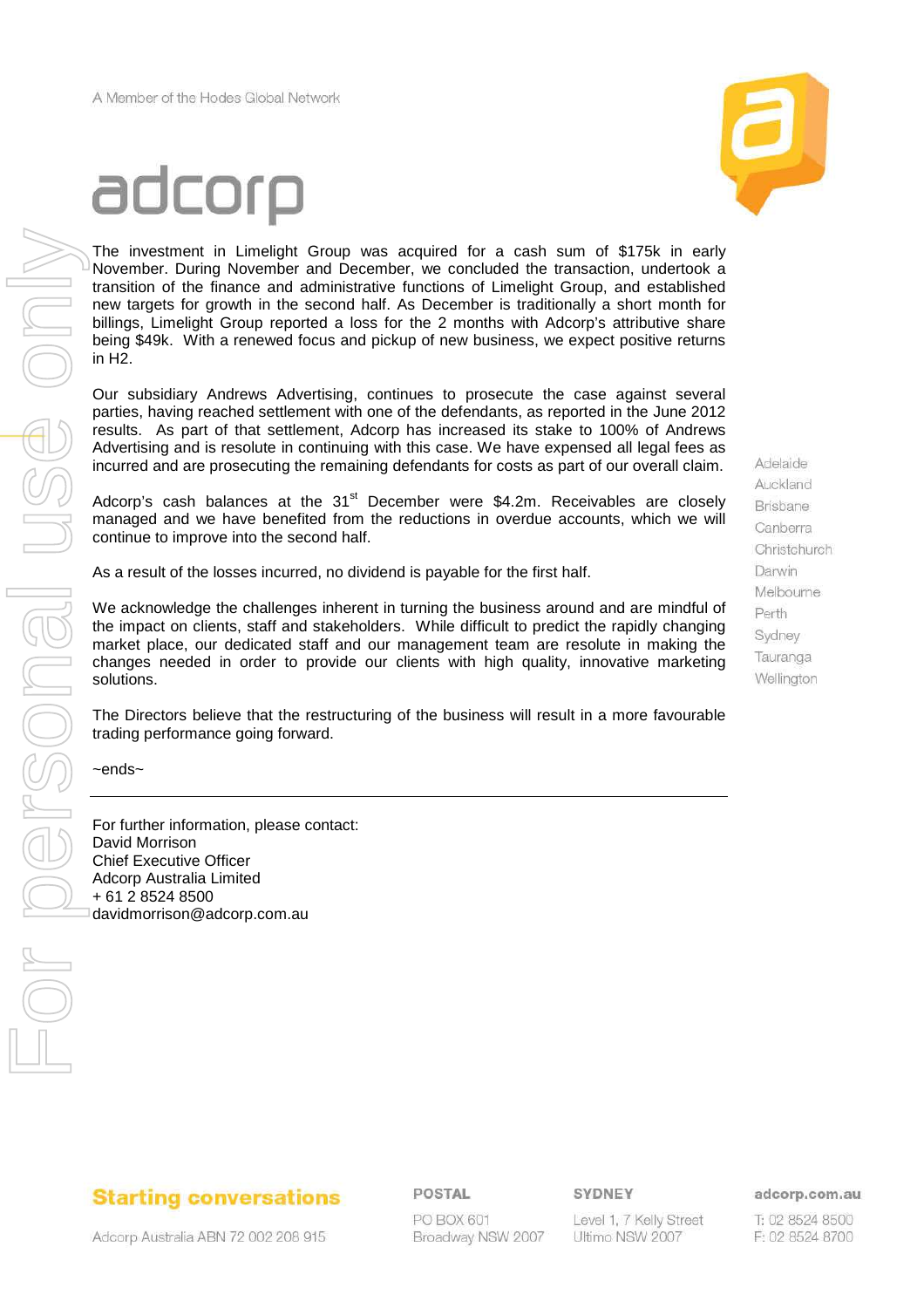## **APPENDIX 4D HALF-YEAR REPORT**

| <b>1. Company details</b><br>Name of entity:<br>ABN:<br>Reporting period: | Previous corresponding period:                                                                                                                                                                                                                                                                                                                                                                                                                                                   | <b>Adcorp Australia Limited</b><br>72 002 208 915<br>Half-year ended 31 December 2012<br>Half-year ended 31 December 2011 |    |            |    |                               |
|---------------------------------------------------------------------------|----------------------------------------------------------------------------------------------------------------------------------------------------------------------------------------------------------------------------------------------------------------------------------------------------------------------------------------------------------------------------------------------------------------------------------------------------------------------------------|---------------------------------------------------------------------------------------------------------------------------|----|------------|----|-------------------------------|
|                                                                           | Results for announcement to the market                                                                                                                                                                                                                                                                                                                                                                                                                                           |                                                                                                                           |    |            |    |                               |
|                                                                           | Revenues from ordinary activities                                                                                                                                                                                                                                                                                                                                                                                                                                                |                                                                                                                           |    | down 27.0% | to | \$10,646,000                  |
|                                                                           | Loss from ordinary activities after tax attributable to the owners of<br><b>Adcorp Australia Limited</b>                                                                                                                                                                                                                                                                                                                                                                         |                                                                                                                           | up | 724.5%     | to | \$(4,896,000)                 |
| Limited                                                                   | Loss for the period attributable to the owners of Adcorp Australia                                                                                                                                                                                                                                                                                                                                                                                                               |                                                                                                                           | up | 724.5%     | to | \$(4,896,000)                 |
| <b>Dividends</b><br>Comments<br>4D.<br><b>Net tangible assets</b>         | Final dividend totalling \$455,000 for the financial year ended 30 June 2012 paid on 28 September 2012 at 0.75 cents per<br>ordinary share fully franked at a tax rate of 30%.<br>The loss for the consolidated entity after providing for income tax and non-controlling interest amounted to \$4,896,000<br>(31 December 2011: profit of \$784,000).<br>For detailed commentary on results for the period, refer to the half-year results announcement preceding this Appendix |                                                                                                                           |    |            |    |                               |
|                                                                           |                                                                                                                                                                                                                                                                                                                                                                                                                                                                                  |                                                                                                                           |    |            |    |                               |
|                                                                           | Net tangible assets backing per ordinary security                                                                                                                                                                                                                                                                                                                                                                                                                                | Reporting period<br>3.64 cents                                                                                            |    | 7.21 cents |    | Previous corresponding period |
| 4.                                                                        | <b>Control gained over entities</b>                                                                                                                                                                                                                                                                                                                                                                                                                                              |                                                                                                                           |    |            |    |                               |
|                                                                           | Name of entities (or group of entities)                                                                                                                                                                                                                                                                                                                                                                                                                                          | Not applicable.                                                                                                           |    |            |    |                               |
| Date control gained                                                       |                                                                                                                                                                                                                                                                                                                                                                                                                                                                                  |                                                                                                                           |    |            |    |                               |
| (where material)                                                          | Contribution of such entities to the reporting entity's<br>profit/(loss) from ordinary activities during the period                                                                                                                                                                                                                                                                                                                                                              |                                                                                                                           |    |            |    | \$                            |
|                                                                           | Profit/(loss) from ordinary activities after tax of the<br>controlled entity (or group of entities) for the whole of<br>the previous corresponding period                                                                                                                                                                                                                                                                                                                        |                                                                                                                           |    |            |    |                               |
| (where material)                                                          |                                                                                                                                                                                                                                                                                                                                                                                                                                                                                  |                                                                                                                           |    |            |    | \$                            |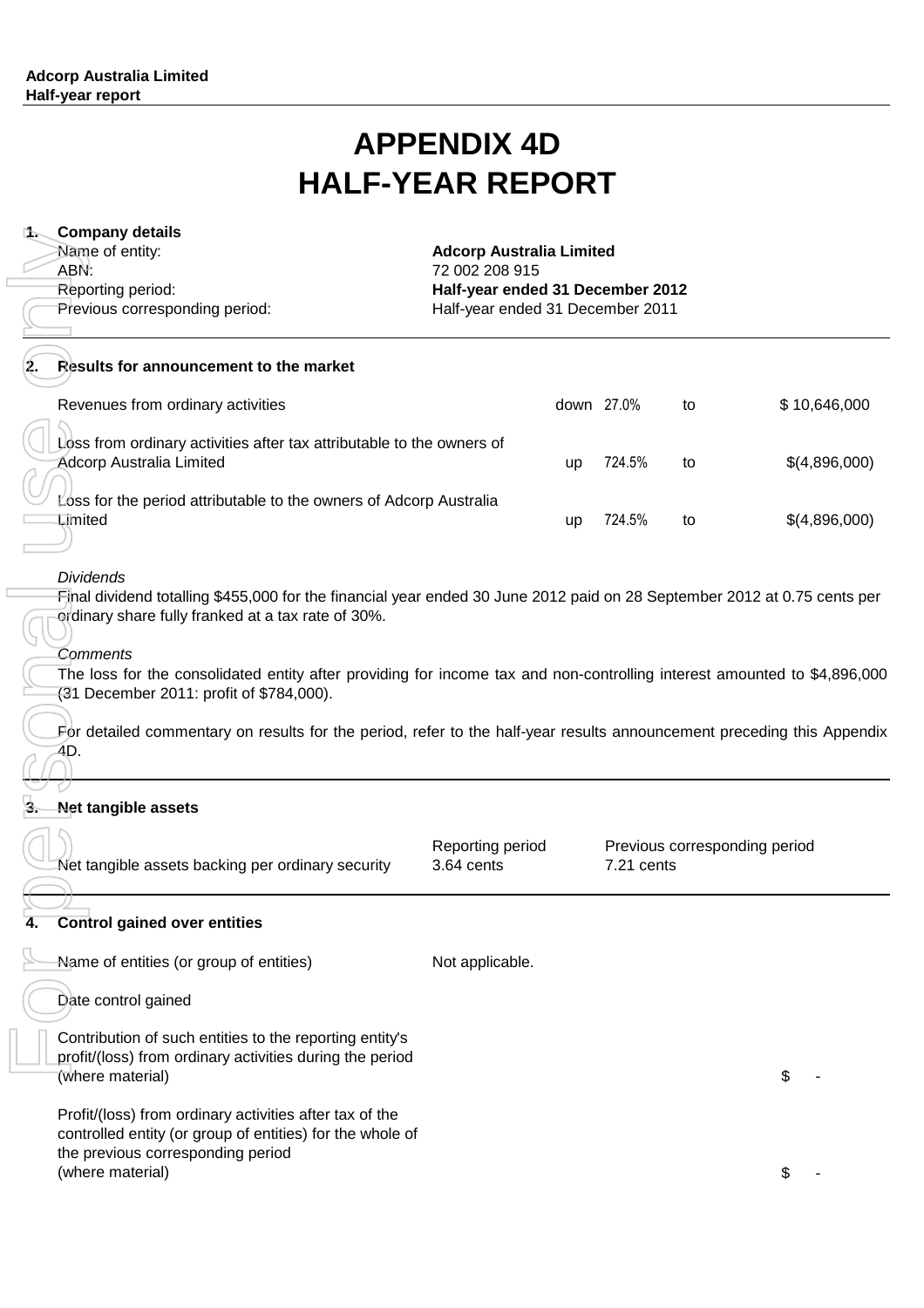#### **5. Loss of control over entities**

| Name of entities (or group of entities)                                                                                                                                                            | Not applicable. |  |
|----------------------------------------------------------------------------------------------------------------------------------------------------------------------------------------------------|-----------------|--|
| Date control lost                                                                                                                                                                                  |                 |  |
| Contribution of such entities to the reporting entity's<br>profit/(loss) from ordinary activities during the period<br>(where material)                                                            |                 |  |
| Profit/(loss) from ordinary activities after tax of the<br>controlled entity (or group of entities) whilst controlled<br>during the whole of the previous corresponding period<br>(where material) |                 |  |

#### **6. Dividends**

#### Current period

#### **Dividend reinvestment plans**

#### **Details of associates and joint venture entities**

| Contribution of such entities to the reporting entity's<br>profit/(loss) from ordinary activities during the period<br>(where material)<br>Profit/(loss) from ordinary activities after tax of the<br>controlled entity (or group of entities) whilst controlled |                |                                          |                       | \$                                                |
|------------------------------------------------------------------------------------------------------------------------------------------------------------------------------------------------------------------------------------------------------------------|----------------|------------------------------------------|-----------------------|---------------------------------------------------|
| during the whole of the previous corresponding period<br>(where material)                                                                                                                                                                                        |                |                                          |                       | \$                                                |
| Dividends<br>6.                                                                                                                                                                                                                                                  |                |                                          |                       |                                                   |
| Current period<br>Einal dividend totalling \$455,000 for the financial year ended 30 June 2012 paid on 28 September 2012 at 0.75 cents per<br>ordinary share fully franked at a tax rate of 30%.                                                                 |                |                                          |                       |                                                   |
| Previous corresponding period<br>Final dividend totalling \$607,000 for the financial year ended 30 June 2011 paid on 28 September 2011 at 1 cent per<br>ordinary share fully franked at a tax rate of 30%.                                                      |                |                                          |                       |                                                   |
| Dividend reinvestment plans                                                                                                                                                                                                                                      |                |                                          |                       |                                                   |
| The following dividend or distribution plans are in operation:                                                                                                                                                                                                   |                |                                          |                       |                                                   |
| Not applicable.                                                                                                                                                                                                                                                  |                |                                          |                       |                                                   |
| The last date(s) for receipt of election notices for the dividend or distribution plans:                                                                                                                                                                         |                |                                          | Not applicable.       |                                                   |
| Details of associates and joint venture entities                                                                                                                                                                                                                 |                |                                          |                       |                                                   |
|                                                                                                                                                                                                                                                                  |                | Reporting entity's<br>percentage holding |                       | Contribution to profit/(loss)<br>(where material) |
| Name of associate / joint venture                                                                                                                                                                                                                                | Current period | Previous<br>corresponding<br>period      | <b>Current period</b> | Previous<br>corresponding<br>period               |
| Limelight Group Pty Ltd (Associate)                                                                                                                                                                                                                              | 40.00%         | 0.00%                                    | \$(48,632)            | \$                                                |
| Group's aggregate share of associates and joint<br>venture entities' profit/(loss) (where material)<br>Profit(loss) from ordinary activities before income tax<br>Income tax on operating activities                                                             |                |                                          | \$(48,632)<br>\$      | \$                                                |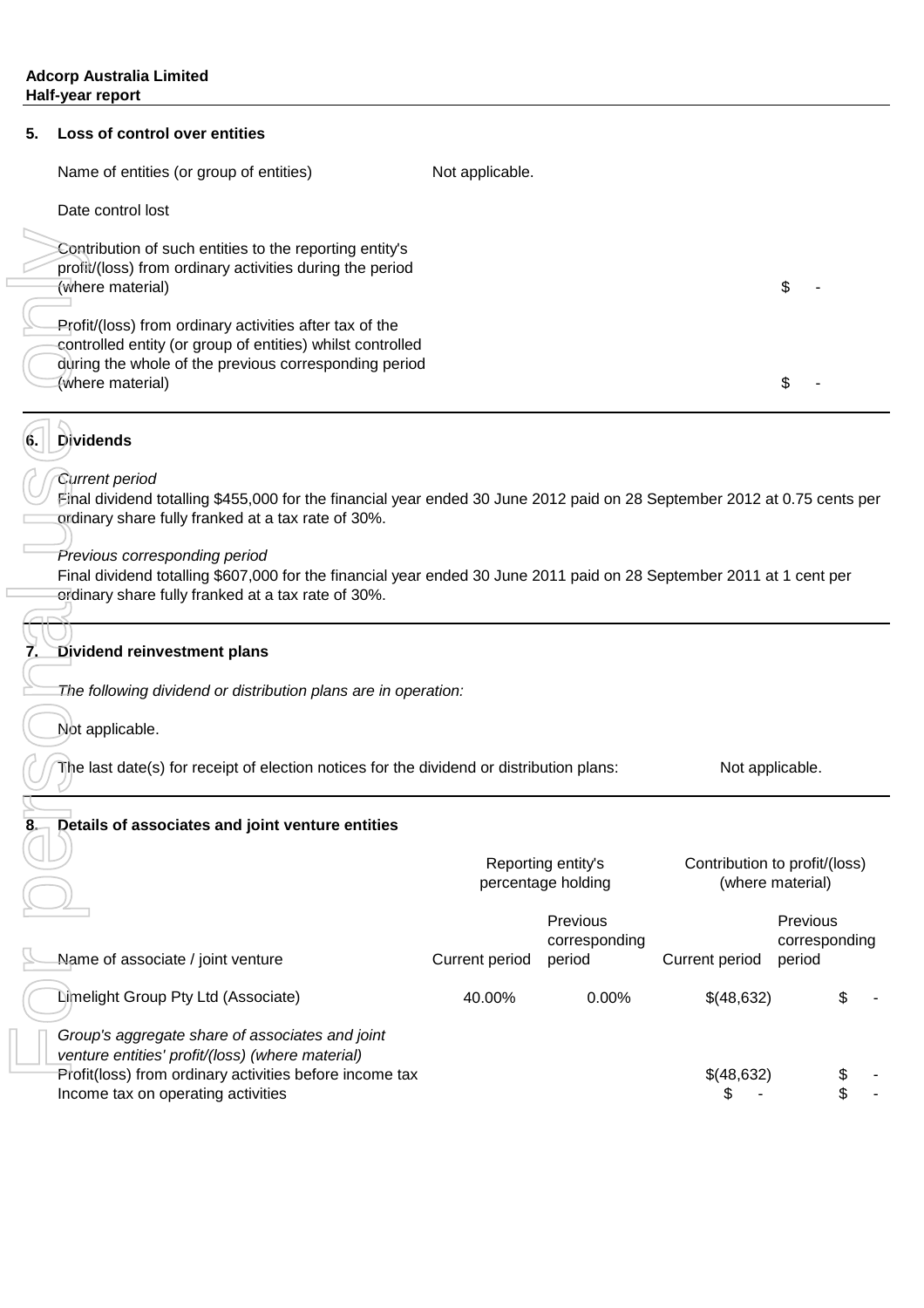#### **9. Foreign entities**

Details of origin of accounting standards used in compiling the report:

International Financial Reporting Standards have been used in relation to all foreign entities in compiling the financial report.

#### **10. Audit qualification or review**

Details of audit/review dispute or qualification (if any):

The accounts were subject to a review by the auditors and the review report is attached as part of the Interim Report.

#### **11. Attachments**

Е

Details of attachments (if any):

The Interim Report of Adcorp Australia Limited for the half-year ended 31 December 2012 is attached.

### **12. Signed**

 $\begin{CD} \mathcal{S} \text{ is given by } \mathcal{S} \text{ is given by } \mathcal{S} \text{ is given by } \mathcal{S} \text{ is given by } \mathcal{S} \text{ is given by } \mathcal{S} \text{ is given by } \mathcal{S} \text{ is given by } \mathcal{S} \text{ is given by } \mathcal{S} \text{ is given by } \mathcal{S} \text{ is given by } \mathcal{S} \text{ is given by } \mathcal{S} \text{ is given by } \mathcal{S} \text{ is given by } \mathcal{S} \text{ is given by } \mathcal{S} \text{ is given by } \mathcal{S} \text{ is given by } \mathcal{S} \$ 

For Audi<br>To. Audi<br>To. Audi<br>The Deta<br>The Deta<br>The Deta<br>Sydr<br>Sydr<br>Sydr<br>Sydr<br>Deta<br>Sydr<br>Deta Craig McMenamin Company Secretary **Sydney**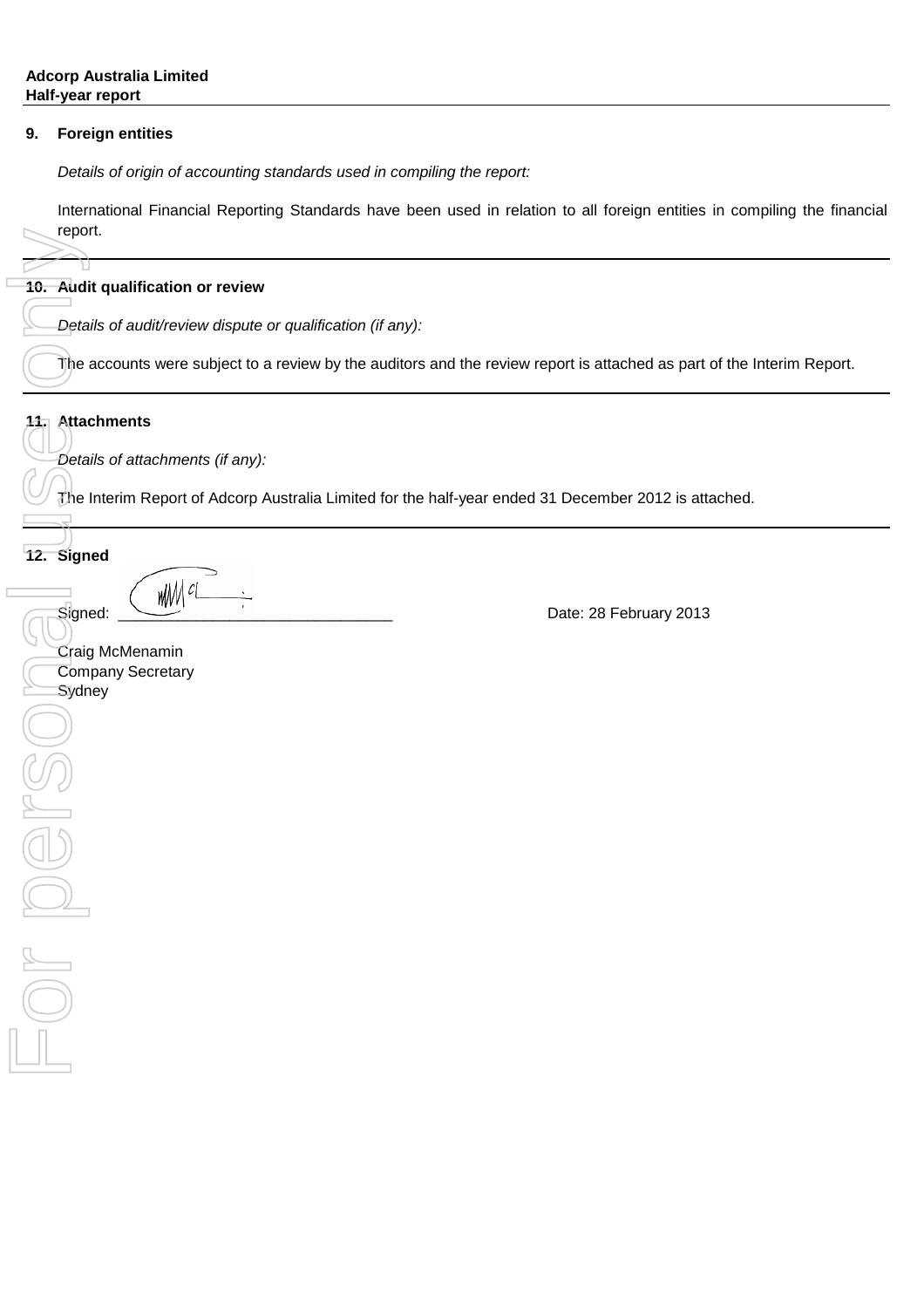# **Adcorp Australia Limited**

**ABN 72 002 208 915**

**Interim Report - 31 December 2012**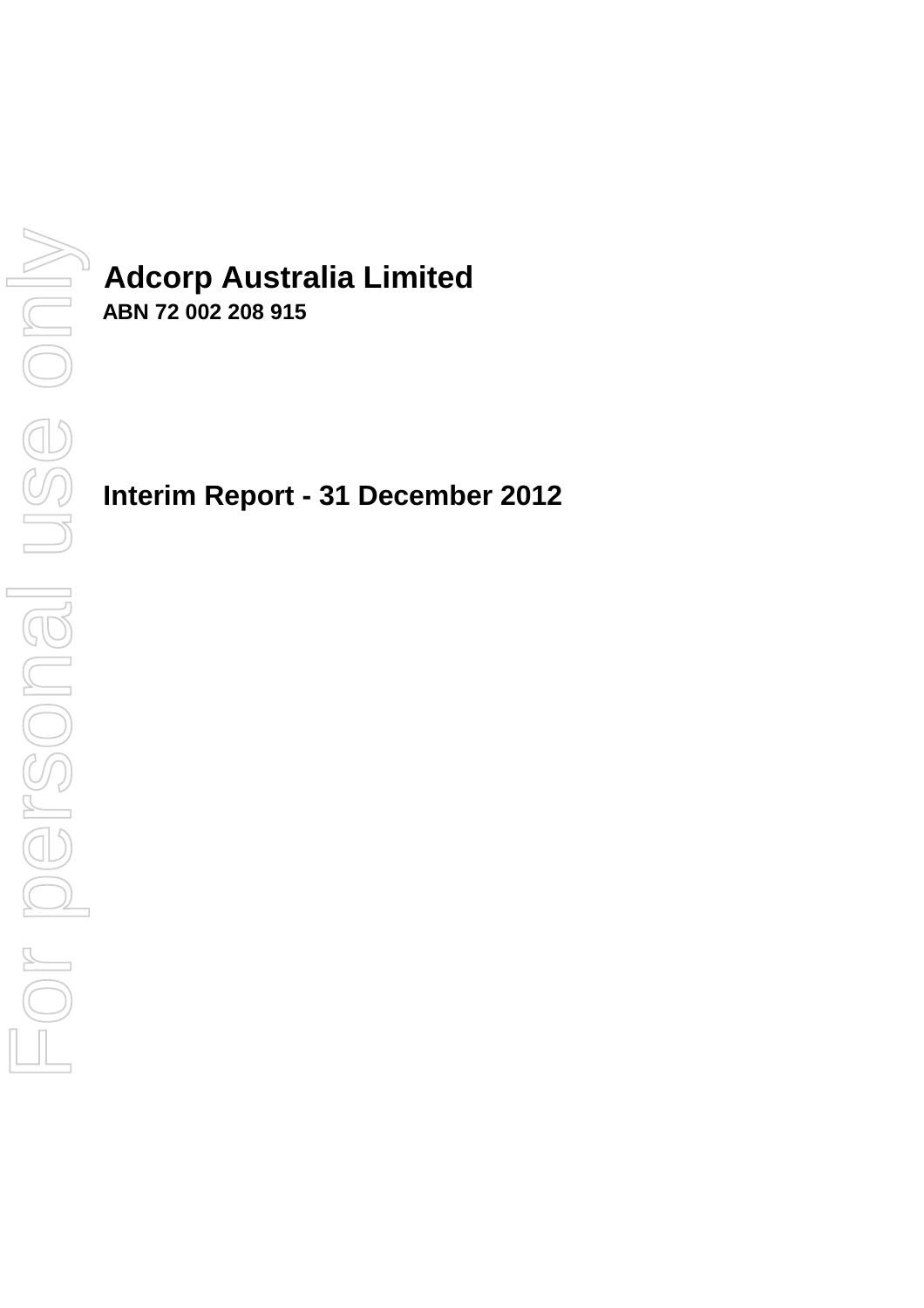#### **Adcorp Australia Limited Directors' report 31 December 2012**

The directors present their report, together with the financial statements, on the consolidated entity (referred to hereafter as the 'consolidated entity') consisting of Adcorp Australia Limited (referred to hereafter as the 'company' or 'parent entity') and the entities it controlled for the half-year ended 31 December 2012.

#### **Directors**

The following persons were directors of Adcorp Australia Limited during the whole of the financial half-year and up to the date of this report, unless otherwise stated:

David Morrison Bob Campbell Ian Rodwell

#### **Principal activities**

During the financial half-year the principal continuing activities of the consolidated entity consisted of:

Advertising agency services specialising in human resources, real estate government, motor vehicle, education and retail;

Website design, development and database support services; and

Digital marketing services and consulting, including supply of web-based products, and strategic employment solutions.

#### **Review of operations**

The loss for the consolidated entity after providing for income tax and non-controlling interest amounted to \$4,896,000 (31 December 2011: profit of \$784,000).

The first half of the financial year has seen significant change at Adcorp, necessitated by wide-scale reductions in advertising spend across most sectors including our Government contracts. Billings have reduced 34% to \$52.1 million for the six months to December 2012. The declining trend was even more pronounced in December, with an unprecedented decrease in billings in a number of markets, compared to December 2011.

The reductions in client spend are most pronounced in our traditional print media category, compounded by the Australian Government's policy to restrict recruitment advertising spend in major metropolitan print publications.

Our revenue in the first half has accordingly reduced by 27% to \$10.6 million (31 December 2011: \$14.6 million). As overall advertising volumes decline in traditional print media, we see an improvement in operating revenue margin to 20% (prior comparative period 18%) due to a greater proportion of project, creative, digital and consulting work. Our inhouse video production facilities have now also been rolled out across the entire agency and are also contributing new revenue streams in the first half.

During the first quarter we moved to restructure many areas of our business to appropriately align our product and service offering and our underlying cost base to the changing market trends. Accordingly, we have incurred \$455,000 of restructuring costs in the first half. In addition we have fully impaired goodwill of \$2.9 million and associated plant and equipment of \$195,000 at 31 December 2012, resulting in a \$3.1 million charge against the first half result.

In November we announced an expected first half loss in the vicinity of \$1.5 million. With a very weak December and these additional restructuring costs, the operating loss before impairment and taxation is \$2.1 million. Including the impairment of \$3.1 million, we have posted a first half loss of \$5.2 million before tax.

We have reduced expenditure across all categories in the first half.

Labour costs are \$688,000 below the prior comparative period with headcount reductions in response to reduced advertising volumes and the commencement of restructuring programmes. We expect annualised labour savings in the region of \$2.1 million from these initiatives.

Administrative expenses and marketing expenses have been cut back by a combined total of \$106,000 on the prior comparative period, largely through reduced doubtful debts expense and more efficient pricing of bank facilities, insurances and other services.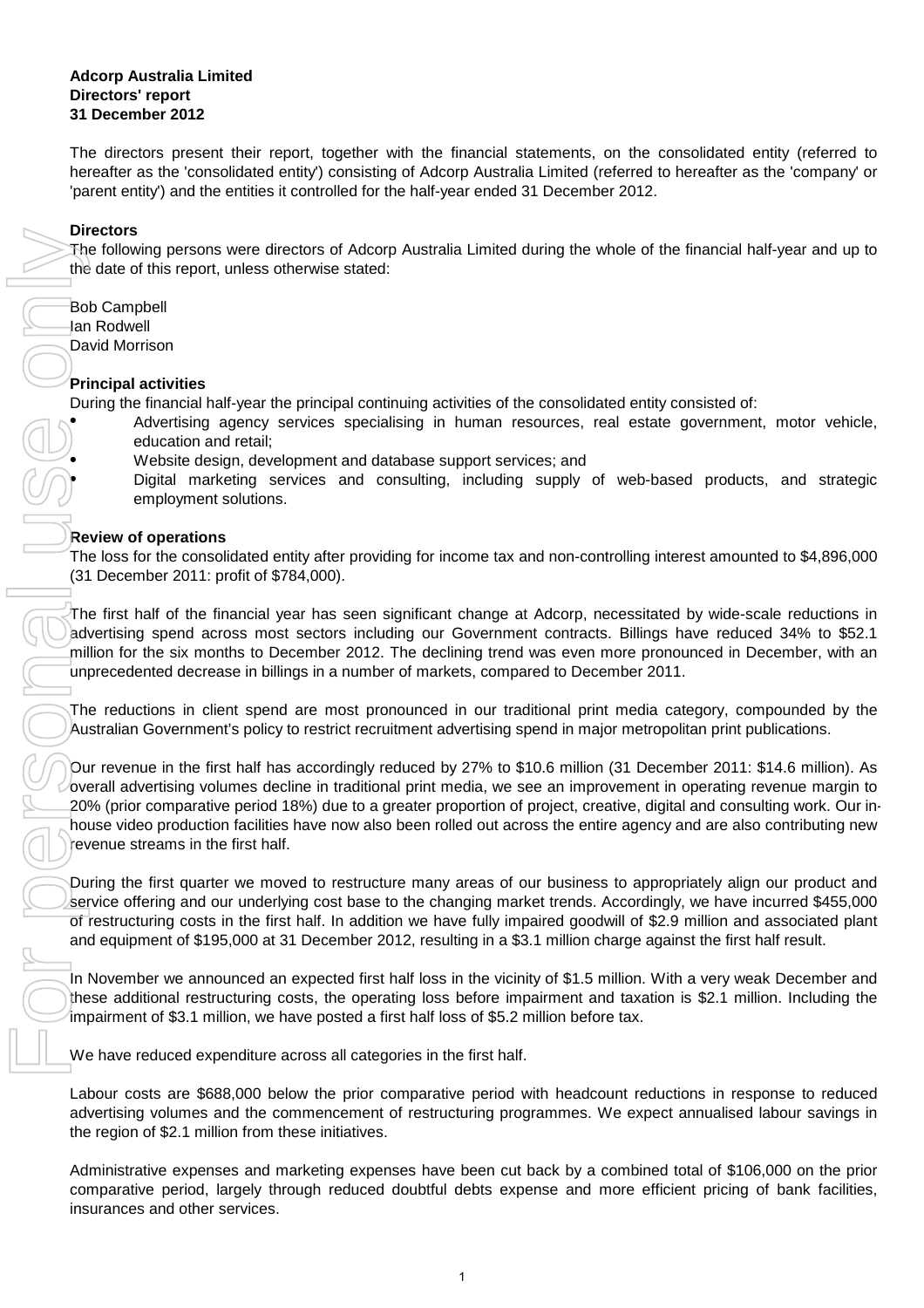#### **Adcorp Australia Limited Directors' report 31 December 2012**

Total office and communication expenses have increased by \$100,000 due to one-off restructuring costs in the first half. The underlying office and communications costs are nominally lower than the prior comparative period and we are reviewing our telecommunications structure and property leases with a view to reducing costs and re-aligning these overheads with our future business needs.

Adcorp will continue with our plans to transform the business and align ourselves with a changing market.

In November 2012 we acquired 40% of Limelight Group, a specialist Digital agency, to complement our existing Digital and Social Media capabilities. We have long considered this an area of significant growth and together with our highly specialised Adcorp Digital team, are now in a position to offer clients a leading range of online marketing solutions.

The investment in Limelight Group Pty Limited ('LLG') was acquired for a cash sum of \$175,000. During November and December, we concluded the transaction, undertook a transition of the finance and administrative functions of LLG, and established new targets for growth in the second half. As December is traditionally a short month for billings, LLG reported a loss for the 2 months with Adcorp's attributive share being \$49,000. With a renewed focus and conversion of new business, we expect positive returns in the second half of the financial year.

Our subsidiary Andrews Advertising, continues to prosecute the case against several parties, having reached settlement with one of the defendants, as reported in the June 2012 Annual Report. As part of that settlement, Adcorp has increased its stake to 100% of Andrews Advertising and is resolute in continuing with this case. We have expensed all legal fees as incurred and are prosecuting the remaining defendants for costs as part of our overall claim.

Adcorp's cash balances at the 31 December 2012 were \$4.2 million. Receivables are closely managed and we have benefited from the reductions in overdue accounts, which we will continue to improve into the second half of the financial year.

As a result of the losses incurred, no dividend is payable for the first half.

We acknowledge the challenges inherent in turning the business around and are mindful of the impact on clients, staff and stakeholders.

While difficult to predict the rapidly changing market place, our dedicated staff and our management team are resolute in making the changes needed in order to provide our clients with high quality, innovative marketing solutions.

#### **Significant changes in the state of affairs**

On 19 October 2012, the consolidated entity acquired the remaining 25% equity stake in Andrews Advertising Pty Ltd. Andrews Advertising Pty Ltd is a 100% subsidiary at 31 December 2012.

On 9 November 2012, the consolidated entity acquired a 40% equity stake in Limelight Group Pty Ltd. This investment provides additional digital capacity, specialist development services and unique product offerings for Adcorps clients.

There were no other significant changes in the state of affairs of the consolidated entity during the financial half-year.

#### **Rounding of amounts**

The company is of a kind referred to in Class Order 98/100, issued by the Australian Securities and Investments Commission, relating to 'rounding-off'. Amounts in this report have been rounded off in accordance with that Class Order to the nearest thousand dollars, or in certain cases, the nearest dollar.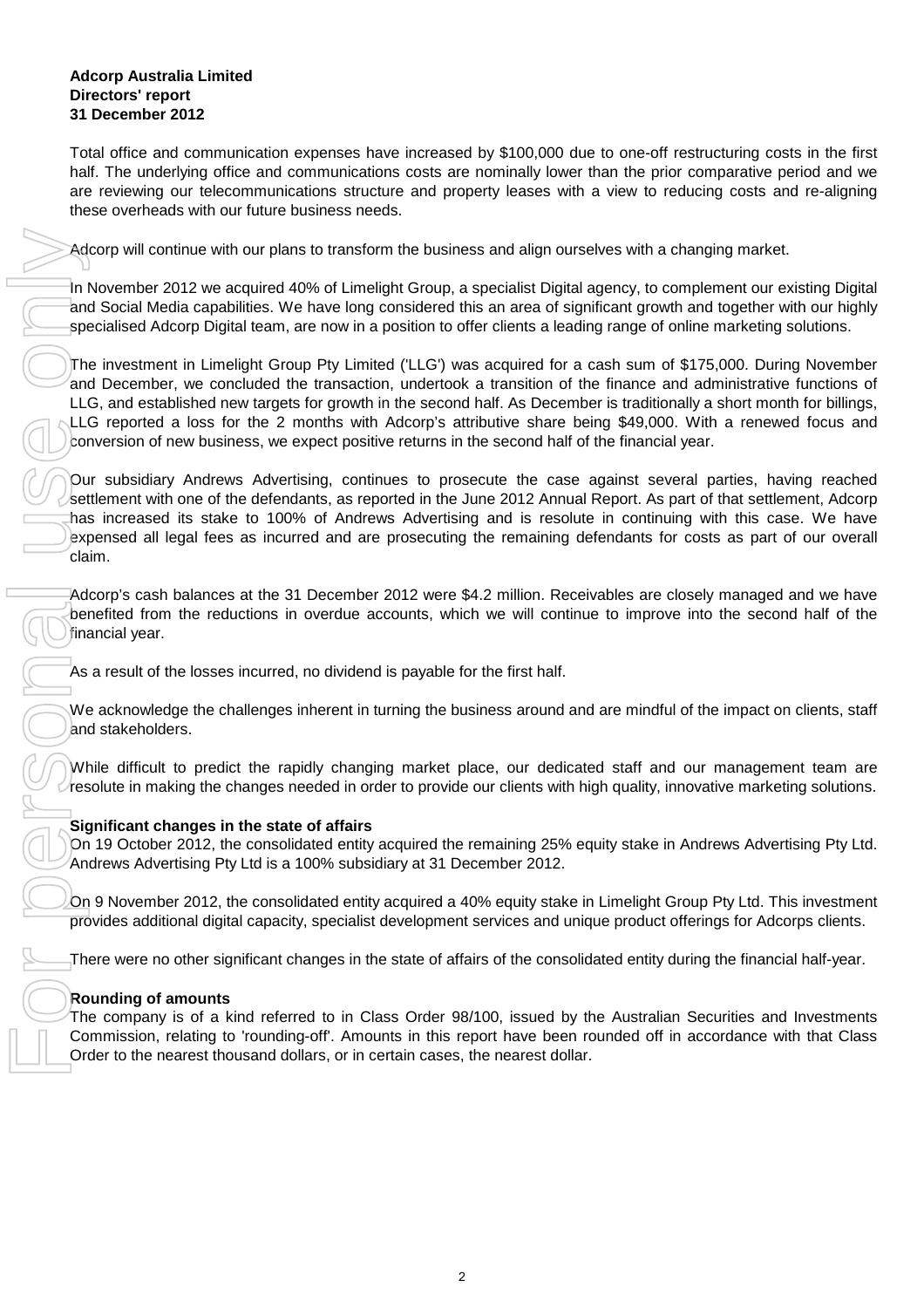#### **Adcorp Australia Limited Directors' report 31 December 2012**

#### **Auditor's independence declaration**

A copy of the auditor's independence declaration as required under section 307C of the Corporations Act 2001 is set out on the following page.

This report is made in accordance with a resolution of directors, pursuant to section 306(3)(a) of the Corporations Act 2001.

On behalf of the directors

 $\gamma$ 

Director and Chief Executive Officer Chairman David Morrison

**Sydney** 28 February 2013

 $\frac{1}{2}$  ,  $\frac{1}{2}$  ,  $\frac{1}{2}$  ,  $\frac{1}{2}$  ,  $\frac{1}{2}$  ,  $\frac{1}{2}$  ,  $\frac{1}{2}$  ,  $\frac{1}{2}$  ,  $\frac{1}{2}$  ,  $\frac{1}{2}$  ,  $\frac{1}{2}$  ,  $\frac{1}{2}$  ,  $\frac{1}{2}$  ,  $\frac{1}{2}$  ,  $\frac{1}{2}$  ,  $\frac{1}{2}$  ,  $\frac{1}{2}$  ,  $\frac{1}{2}$  ,  $\frac{1$ 

Bob Campbell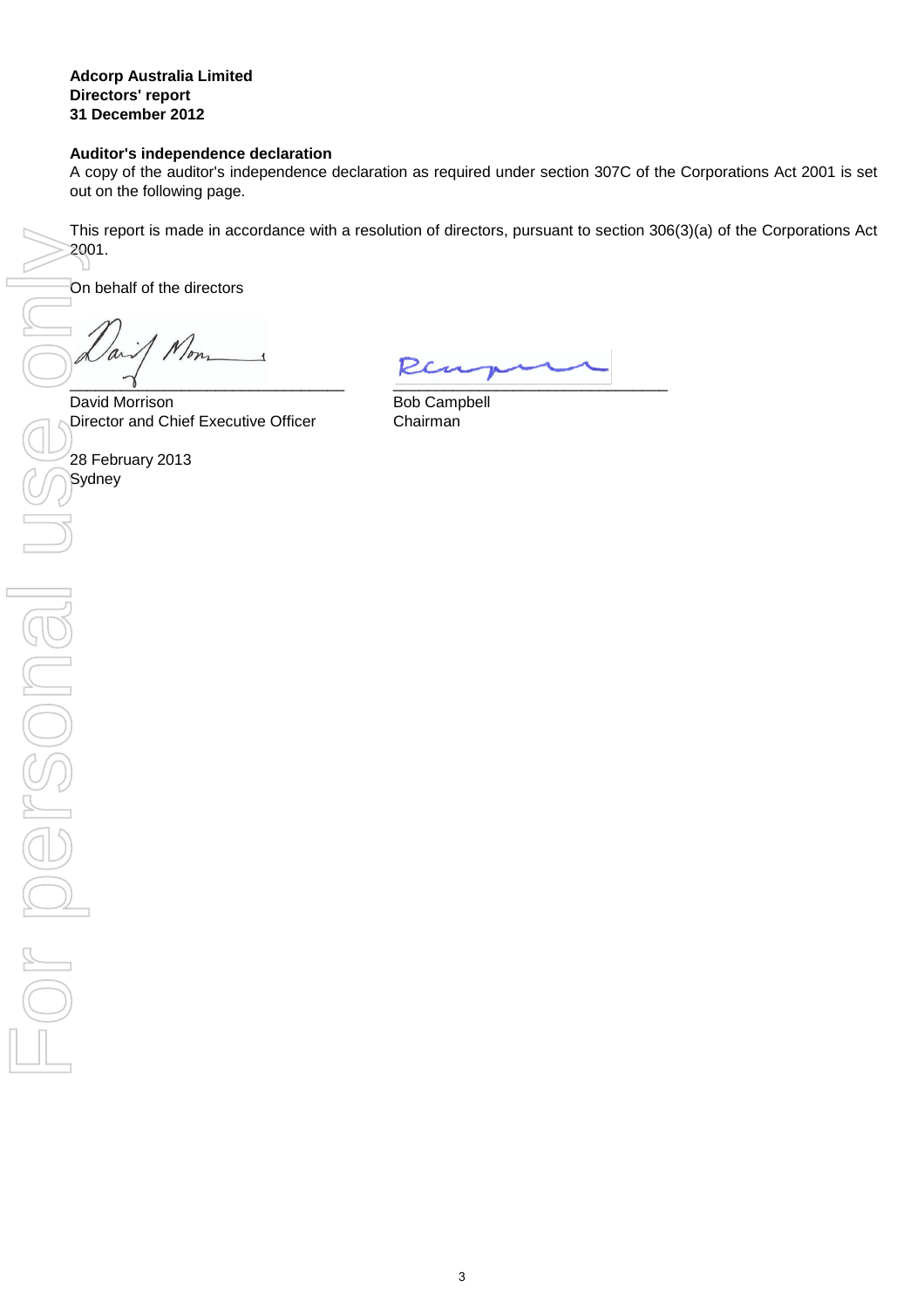

Grant Thornton Audit Pty Ltd ACN 130 913 594

Level 17, 383 Kent Street Sydney NSW 2000 Locked Bag Q800 QVB Post Office Sydney NSW 1230

**T** +61 2 8297 2400 **F** +61 2 9299 4445 **E** info.nsw@au.gt.com **W** www.grantthornton.com.au

#### Auditor's Independence Declaration To The Directors of Adcorp Australia Limited

In accordance with the requirements of section 307C of the Corporations Act 2001, as lead auditor for the review of Adcorp Australia Limited for the half-year ended 31 December 2012, I declare that, to the best of my knowledge and belief, there have been:

- a no contraventions of the auditor independence requirements of the Corporations Act 2001 in relation to the review; and
- b no contraventions of any applicable code of professional conduct in relation to the review.

Grant Thornton

GRANT THORNTON AUDIT PTY LTD Chartered Accountants

P J Woodley Partner - Audit & Assurance

Sydney, 28 February 2013

Grant Thornton Australia Limited is a member firm within Grant Thornton International Ltd. Grant Thornton International Ltd and the member firms are not a worldwide partnership. Grant Thornton Australia Limited, together with its subsidiaries and related entities, delivers its services independently in Australia.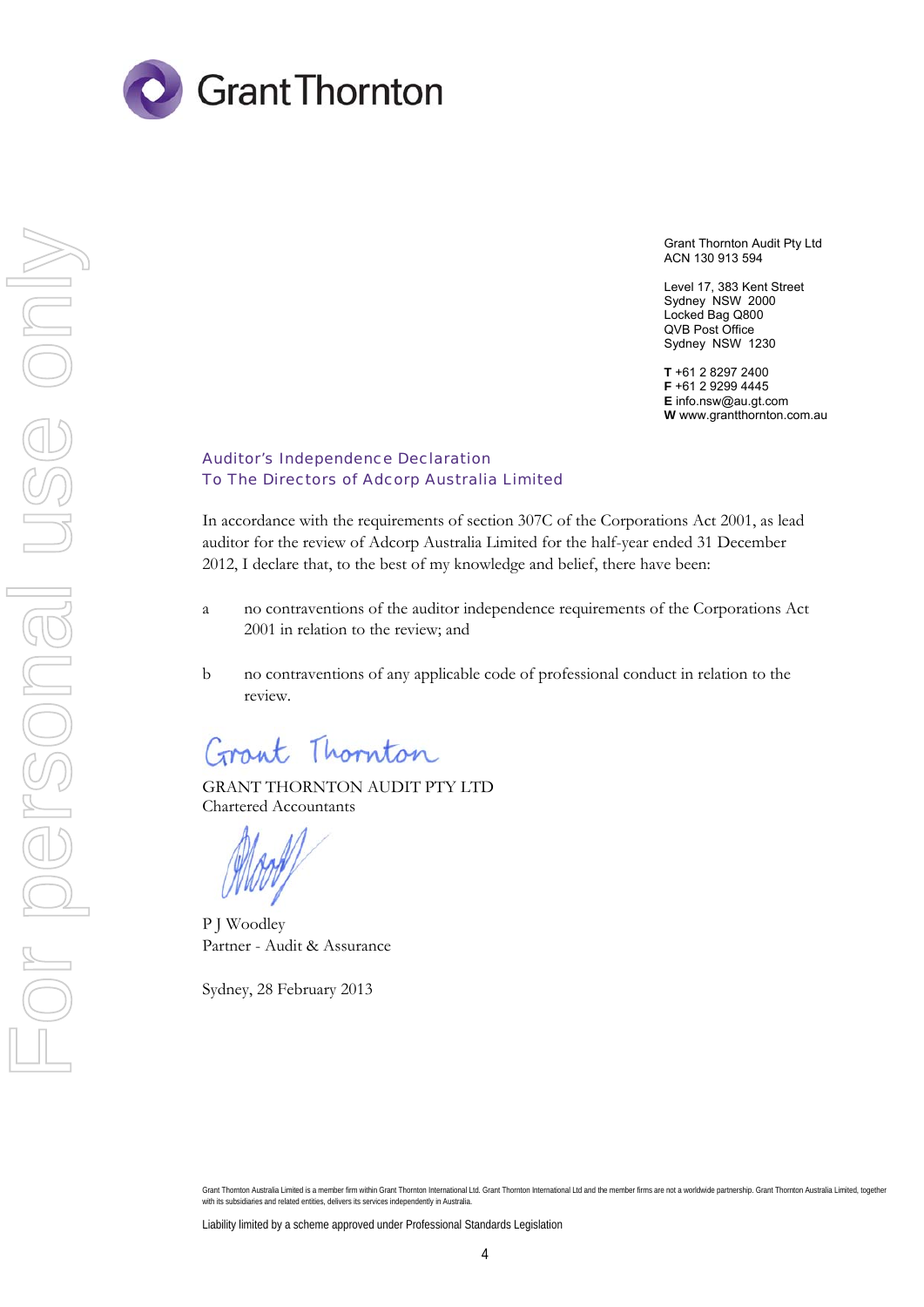#### **Contents**

|                                                                                | Page |
|--------------------------------------------------------------------------------|------|
| Financial report                                                               |      |
| Statement of comprehensive income                                              | 6    |
| Statement of financial position                                                |      |
| Statement of changes in equity                                                 |      |
| Statement of cash flows                                                        | 9    |
| Notes to the financial statements                                              | 10   |
| Directors' declaration                                                         | 20   |
| Independent auditor's review report to the members of Adcorp Australia Limited | 21   |
|                                                                                |      |

#### **General information**

The financial report covers Adcorp Australia Limited as a consolidated entity consisting of Adcorp Australia Limited and the entities it controlled. The financial report is presented in Australian dollars, which is Adcorp Australia Limited's functional and presentation currency.

The financial report consists of the financial statements, notes to the financial statements and the directors' declaration.

Adcorp Australia Limited is a listed public company limited by shares, incorporated and domiciled in Australia. Its registered office and principal place of business is:

Level 1 7 Kelly Street Ultimo NSW 2007

A description of the nature of the consolidated entity's operations and its principal activities are included in the directors' report, which is not part of the financial report.

 $\triangleright$ The financial report was authorised for issue, in accordance with a resolution of directors, on 28 February 2013. The directors have the power to amend and reissue the financial report.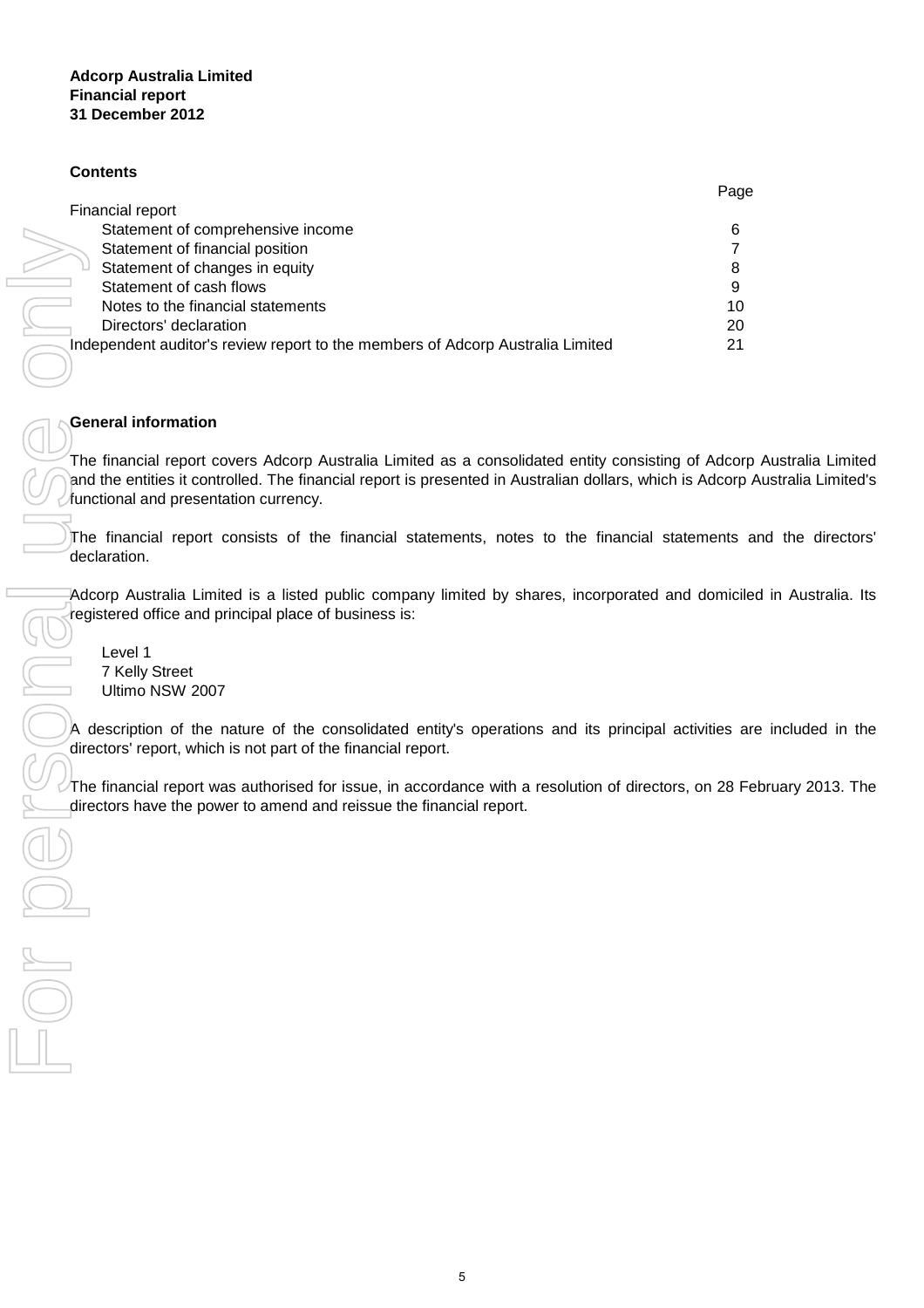#### **Adcorp Australia Limited For the half-year ended 31 December 2012 Statement of comprehensive income**

#### **Consolidated**

|                                                                    | <b>Note</b> | \$'000       | 31 Dec 2012 31 Dec 2011<br>\$'000 |
|--------------------------------------------------------------------|-------------|--------------|-----------------------------------|
| Revenue                                                            | $\sqrt{3}$  | 10,646       | 14,576                            |
| <b>Expenses</b>                                                    |             |              |                                   |
| Client service expenses                                            |             | (8,757)      | (9, 445)                          |
| Administrative expenses                                            |             | (578)        | (668)                             |
| Marketing expenses                                                 |             | (727)        | (743)                             |
| Office and communication expenses                                  |             | (2,629)      |                                   |
| Share of loss of associate                                         |             |              | (2,529)                           |
|                                                                    |             | (49)         |                                   |
| Impairment of goodwill and intangibles                             |             | (2,934)      |                                   |
| Impairment of property, plant and equipment                        |             | (195)        |                                   |
| Finance costs                                                      | 4           | (7)          | (3)                               |
| Profit/(loss) before income tax (expense)/benefit                  |             | (5,230)      | 1,188                             |
| Income tax (expense)/benefit                                       |             | 355          | (436)                             |
| Profit/(loss) after income tax (expense)/benefit for the half-year |             | (4, 875)     | 752                               |
| Other comprehensive income                                         |             |              |                                   |
| tems that may be reclassified subsequently to profit or loss       |             |              |                                   |
| Foreign currency translation                                       |             | 46           | 35                                |
| Other comprehensive income for the half-year, net of tax           |             | 46           | 35                                |
| Total comprehensive income for the half-year                       |             | (4,829)      | 787                               |
| Profit/(loss) for the half-year is attributable to:                |             |              |                                   |
| Non-controlling interest                                           |             | 21           | (32)                              |
| Owners of Adcorp Australia Limited                                 |             | (4,896)      | 784                               |
|                                                                    |             | (4, 875)     | 752                               |
|                                                                    |             |              |                                   |
| Total comprehensive income for the half-year is attributable to:   |             |              |                                   |
| Non-controlling interest                                           |             | 21           | (32)                              |
| Owners of Adcorp Australia Limited                                 |             | (4, 850)     | 819                               |
|                                                                    |             | (4,829)      | 787                               |
|                                                                    |             |              |                                   |
|                                                                    |             | <b>Cents</b> | <b>Cents</b>                      |
| Basic earnings per share                                           | 16          | (8.07)       | 1.29                              |
| Diluted earnings per share                                         | 16          | (8.07)       | 1.29                              |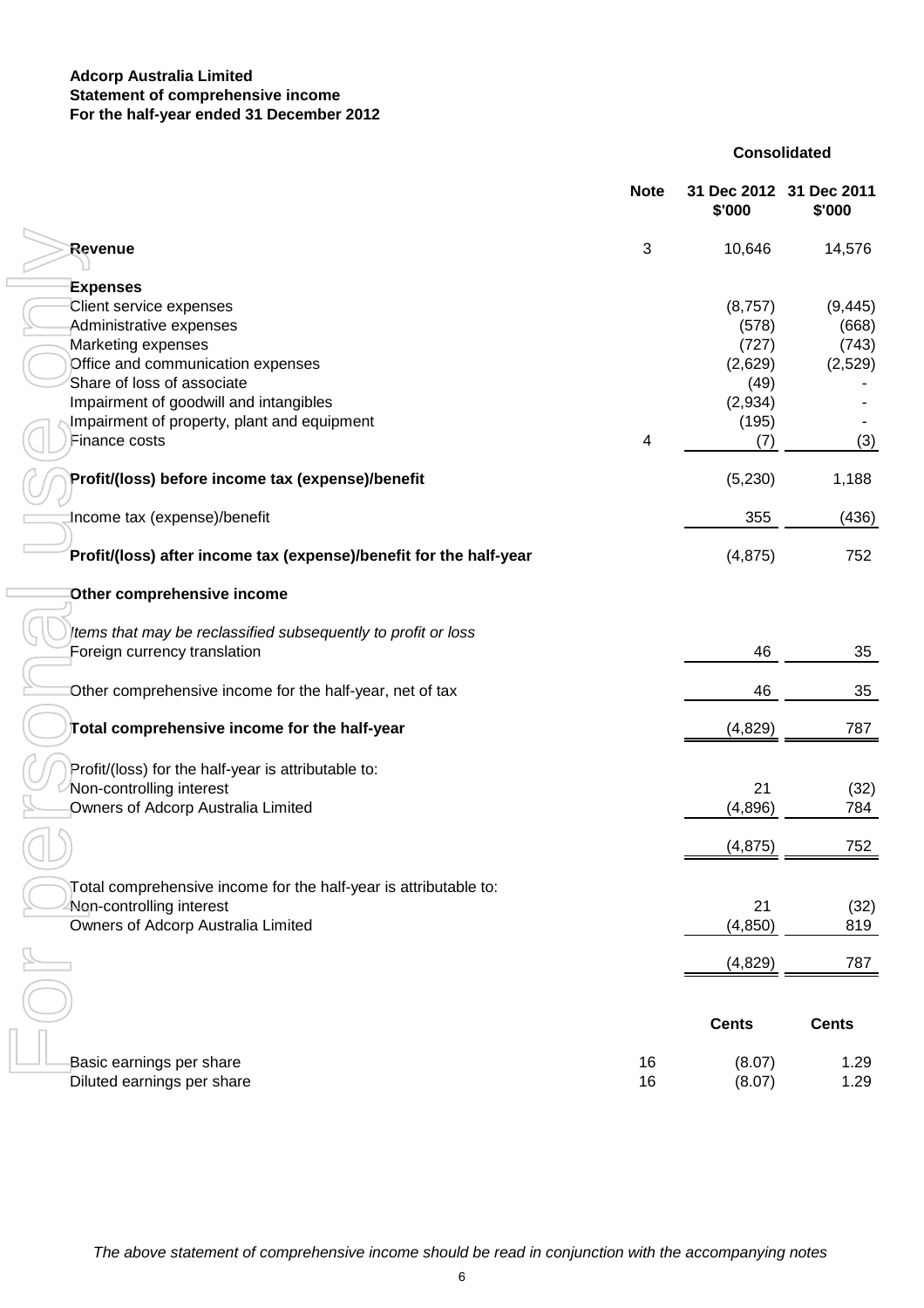#### **Consolidated**

|                                                               | <b>Note</b>    | \$'000    | 31 Dec 2012 30 Jun 2012<br>\$'000 |
|---------------------------------------------------------------|----------------|-----------|-----------------------------------|
| <b>Assets</b>                                                 |                |           |                                   |
|                                                               |                |           |                                   |
| <b>Current assets</b>                                         |                |           |                                   |
| Cash and cash equivalents                                     | 5              | 4,180     | 9,314                             |
| Trade and other receivables                                   | $6\phantom{1}$ | 11,759    | 17,308                            |
| Income tax refund due                                         |                | 1,288     | 812                               |
| Other                                                         |                | 376       | 252                               |
| Total current assets                                          |                | 17,603    | 27,686                            |
| <b>Non-current assets</b>                                     |                |           |                                   |
| Investments accounted for using the equity method             | 7              | 126       |                                   |
| Property, plant and equipment                                 | 8              | 2,083     | 2,399                             |
| Intangibles                                                   | 9              | 266       | 3,229                             |
| Deferred tax                                                  |                | 950       | 583                               |
| Other                                                         |                | 18        |                                   |
| Total non-current assets                                      |                | 3,443     | 6,211                             |
| <b>Total assets</b>                                           |                | 21,046    | 33,897                            |
| Liabilities                                                   |                |           |                                   |
| <b>Current liabilities</b>                                    |                |           |                                   |
| Trade and other payables                                      | 10             | 16,076    | 23,366                            |
| Provisions                                                    |                | 1,123     | 1,192                             |
| <b>Total current liabilities</b>                              |                | 17,199    | 24,558                            |
| <b>Non-current liabilities</b>                                |                |           |                                   |
| Deferred tax                                                  |                | 12        | 12                                |
| Provisions                                                    |                | 425       | 633                               |
| Total non-current liabilities                                 |                | 437       | 645                               |
| <b>Total liabilities</b>                                      |                | 17,636    | 25,203                            |
| <b>Net assets</b>                                             |                | 3,410     | 8,694                             |
| <b>Equity</b>                                                 |                |           |                                   |
| Issued capital                                                |                | 28,894    | 28,894                            |
| Purchased controlling interest reserve                        |                | (113)     |                                   |
| Reserves                                                      |                | (675)     | (721)                             |
| Accumulated losses                                            |                | (24, 685) | (19, 334)                         |
| Equity attributable to the owners of Adcorp Australia Limited |                | 3,421     | 8,839                             |
| Non-controlling interest                                      |                | (11)      | (145)                             |
| Total equity                                                  |                | 3,410     | 8,694                             |
|                                                               |                |           |                                   |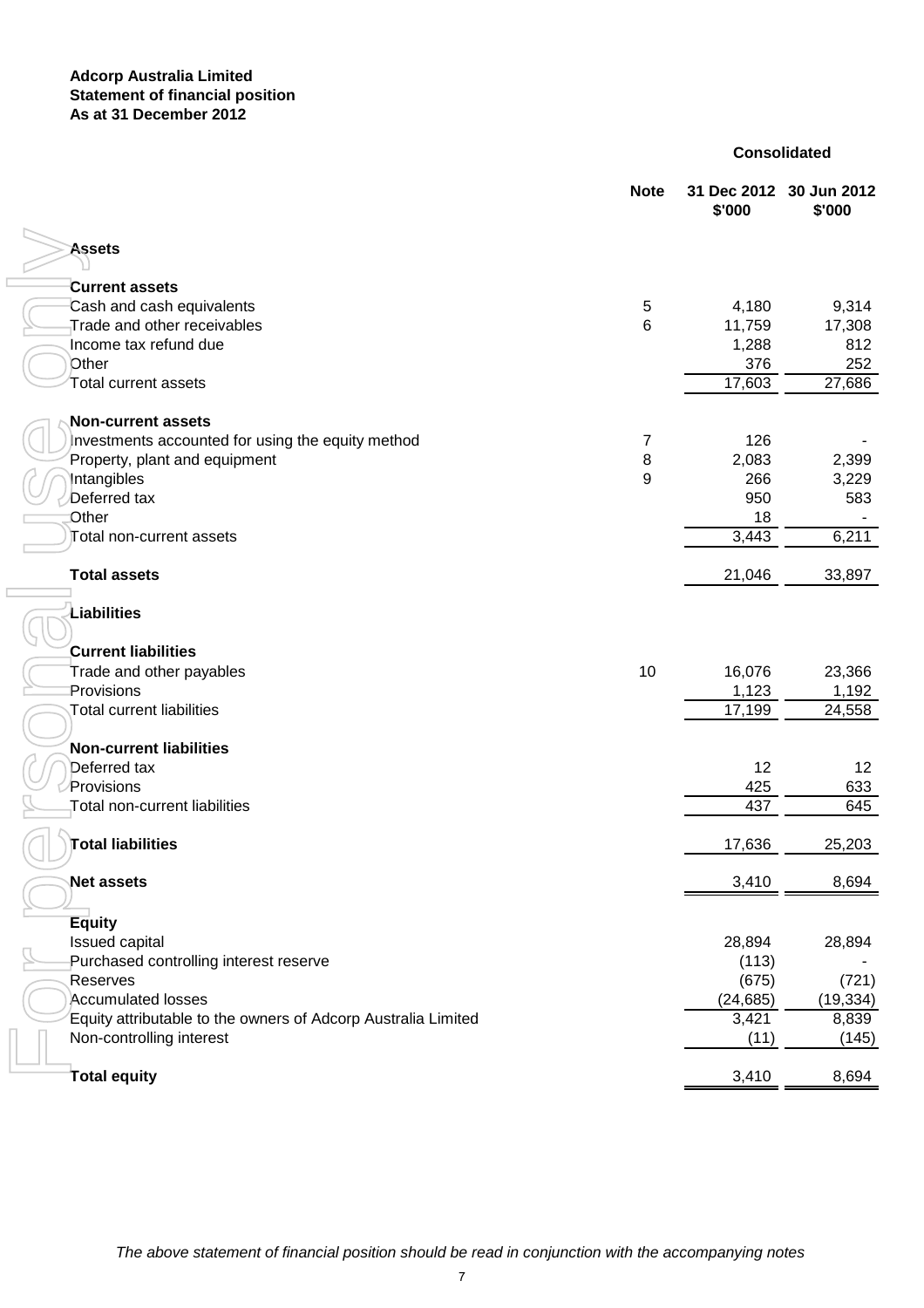#### **Adcorp Australia Limited For the half-year ended 31 December 2012 Statement of changes in equity**

|                                                                                                                                          | <b>Issued</b><br>capital<br>\$'000 | <b>Purchased</b><br>controlling<br>interest<br>reserve<br>\$'000 | <b>Reserves</b><br>\$'000 | <b>Accumulated controlling</b><br>losses<br>\$'000 | Non-<br>interest<br>\$'000 | <b>Total</b><br>equity<br>\$'000 |
|------------------------------------------------------------------------------------------------------------------------------------------|------------------------------------|------------------------------------------------------------------|---------------------------|----------------------------------------------------|----------------------------|----------------------------------|
| <b>Consolidated</b>                                                                                                                      |                                    |                                                                  |                           |                                                    |                            |                                  |
| Balance at 1 July 2011                                                                                                                   | 28,894                             |                                                                  | (468)                     | (19, 972)                                          | (72)                       | 8,382                            |
| Profit/(loss) after income tax<br>(expense)/benefit for the half-<br>year<br>Other comprehensive income<br>for the half-year, net of tax |                                    |                                                                  | 35                        | 784                                                | (32)                       | 752<br>35                        |
| Total comprehensive income<br>for the half-year                                                                                          |                                    |                                                                  | 35                        | 784                                                | (32)                       | 787                              |
| Transactions with owners in<br>their capacity as owners:<br>Dividends paid (note 11)                                                     |                                    |                                                                  |                           | (607)                                              |                            | (607)                            |
| Balance at 31 December 2011                                                                                                              | 28,894                             |                                                                  | (433)                     | (19, 795)                                          | (104)                      | 8,562                            |
|                                                                                                                                          |                                    | <b>Purchased</b><br>controlling                                  |                           |                                                    | Non-                       |                                  |
|                                                                                                                                          | <b>Issued</b><br>capital<br>\$'000 | interest<br>reserve<br>\$'000                                    | <b>Reserves</b><br>\$'000 | <b>Accumulated controlling</b><br>losses<br>\$'000 | interest<br>\$'000         | <b>Total</b><br>equity<br>\$'000 |
| <b>Consolidated</b><br>Balance at 1 July 2012                                                                                            | 28,894                             |                                                                  | (721)                     | (19, 334)                                          | (145)                      | 8,694                            |
| Profit/(loss) after income tax<br>(expense)/benefit for the half-<br>year<br>Other comprehensive income<br>for the half-year, net of tax |                                    |                                                                  | 46                        | (4,896)                                            | 21                         | (4, 875)<br>46                   |
| Total comprehensive income<br>for the half-year                                                                                          |                                    |                                                                  | 46                        | (4,896)                                            | 21                         | (4,829)                          |
| Transactions with owners in<br>their capacity as owners:<br>Transfers<br>Dividends paid (note 11)                                        |                                    | (113)                                                            |                           | (455)                                              | 113                        | (455)                            |
| Balance at 31 December 2012                                                                                                              | 28,894                             | (113)                                                            | (675)                     | (24, 685)                                          | (11)                       | 3,410                            |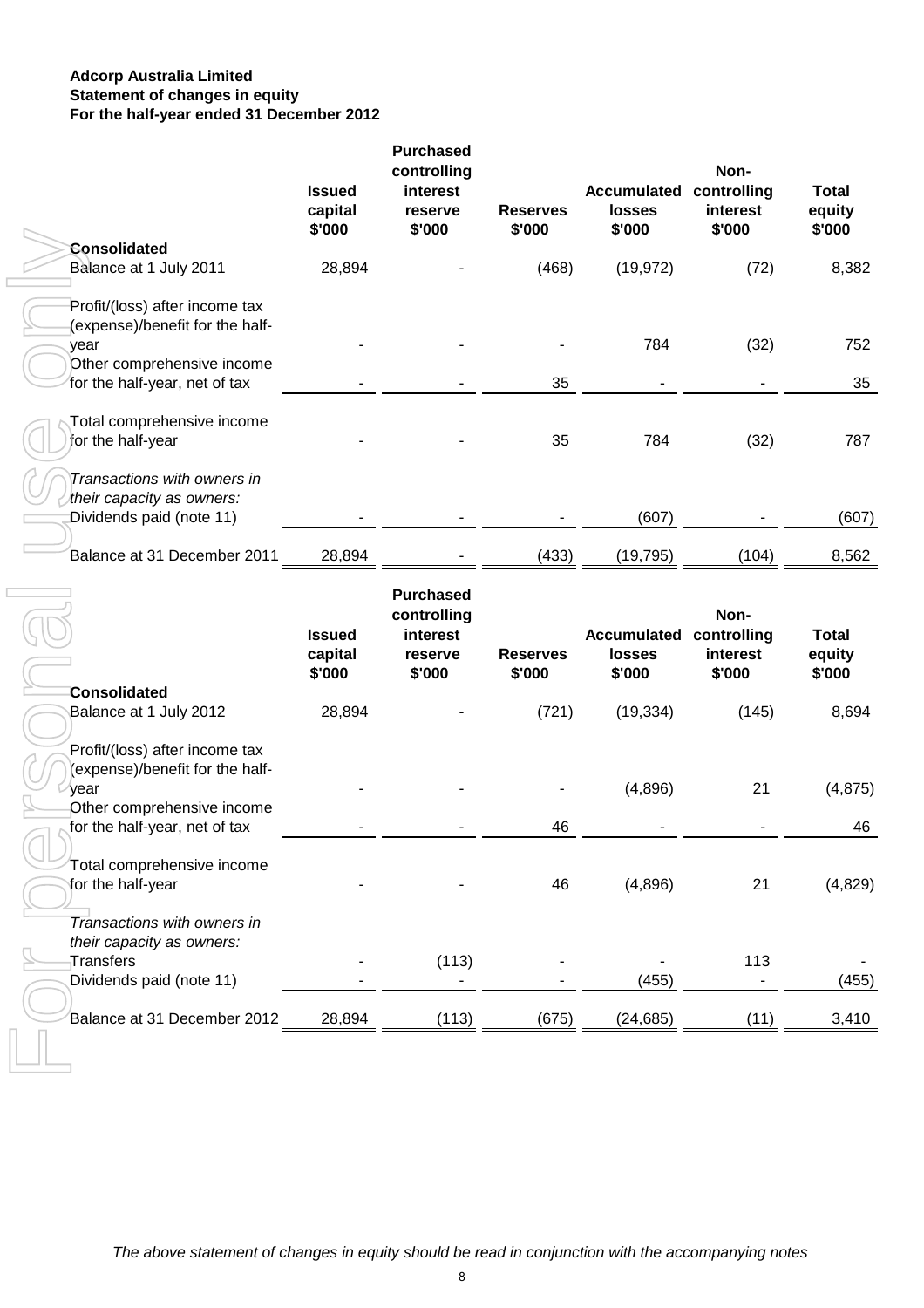#### **Adcorp Australia Limited For the half-year ended 31 December 2012 Statement of cash flows**

**Consolidated**

| <b>Note</b>                                                           | 31 Dec 2012 31 Dec 2011<br>\$'000 | \$'000         |
|-----------------------------------------------------------------------|-----------------------------------|----------------|
| <b>Cash flows from operating activities</b>                           |                                   |                |
| Receipts from customers (inclusive of GST)                            | 72,988                            | 89,484         |
| Payments to suppliers and employees (inclusive of GST)                | (77, 013)                         | (92, 042)      |
|                                                                       |                                   |                |
|                                                                       | (4,025)                           | (2,558)        |
| Interest received                                                     | 79                                | 138            |
| Interest and other finance costs paid                                 | (7)                               | (3)            |
| Income taxes refunded                                                 |                                   | 839            |
| Net cash used in operating activities                                 | (3,953)                           | (1, 584)       |
| Cash flows from investing activities                                  |                                   |                |
| Payments for investments                                              | (175)                             |                |
| Payments for property, plant and equipment<br>8                       | (361)                             | (632)          |
| Payments for intangibles<br>9                                         | (196)                             | (355)          |
| Proceeds from sale of property, plant and equipment                   | 6                                 | 51             |
| Proceeds from sale of intangibles                                     |                                   | 26             |
| Proceeds from release of security deposits                            |                                   | $\overline{7}$ |
|                                                                       |                                   |                |
| Net cash used in investing activities                                 | (726)                             | (903)          |
| Cash flows from financing activities                                  |                                   |                |
| Dividends paid<br>11                                                  | (455)                             | (607)          |
|                                                                       |                                   |                |
| Net cash used in financing activities                                 | (455)                             | (607)          |
| Net decrease in cash and cash equivalents                             | (5, 134)                          | (3,094)        |
| Cash and cash equivalents at the beginning of the financial half-year | 9,314                             | 10,273         |
|                                                                       |                                   |                |
| Cash and cash equivalents at the end of the financial half-year<br>5  | 4,180                             | 7,179          |

**For Personal Personal Personal Personal Personal Personal Personal Personal Personal Personal Personal Personal Personal Personal Personal Personal Personal Personal Personal Personal Personal Personal Personal Personal P**  $\frac{1}{\sqrt{2}}$  $\sqrt{2}$  $\overline{\phantom{a}}$  $\overline{\phantom{a}}$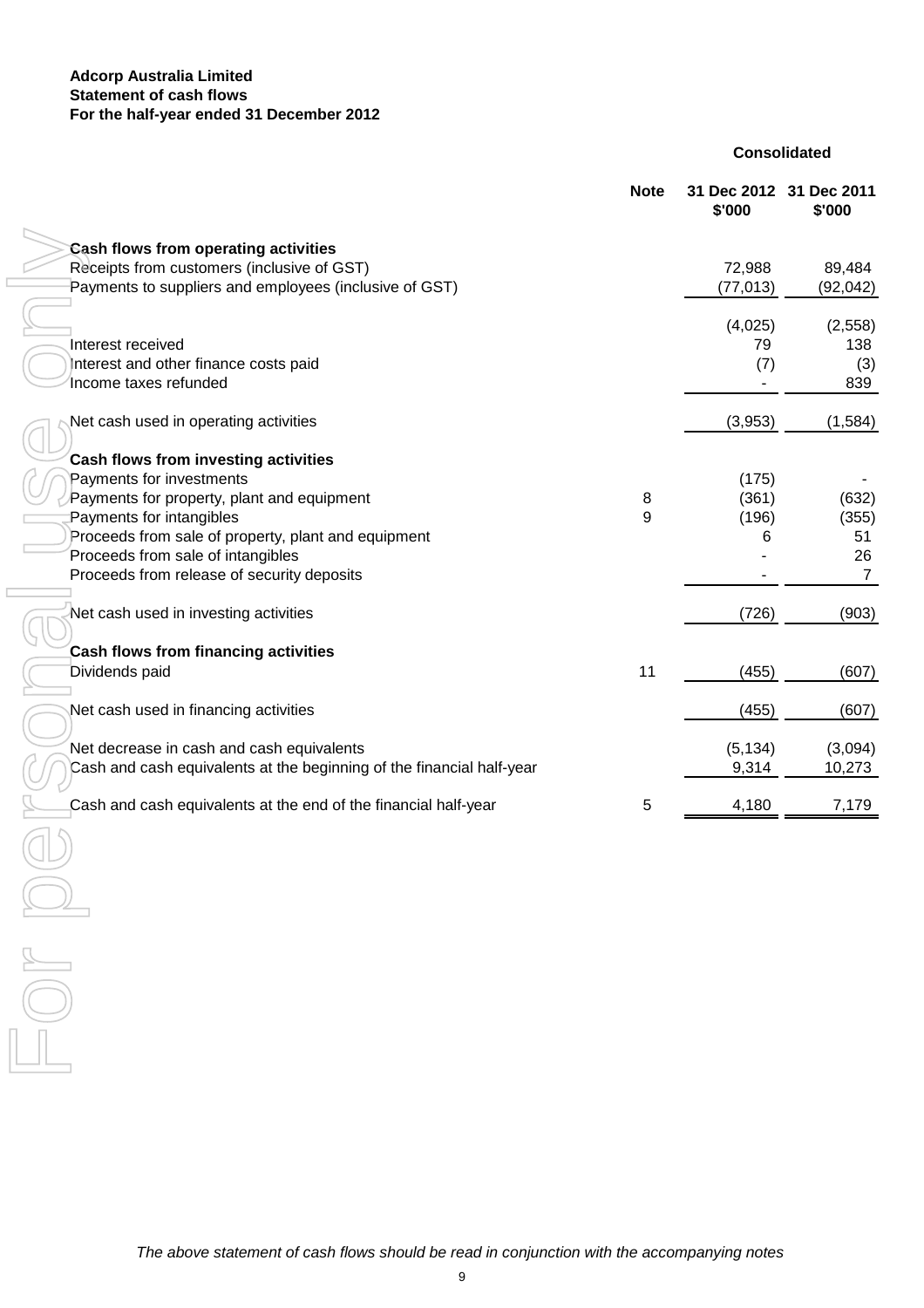#### **Note 1. Significant accounting policies**

These general purpose financial statements for the interim half-year reporting period ended 31 December 2012 have been prepared in accordance with Australian Accounting Standard AASB 134 'Interim Financial Reporting' and the Corporations Act 2001, as appropriate for for-profit oriented entities. Compliance with AASB 134 ensures compliance with International Financial Reporting Standard IAS 34 'Interim Financial Reporting'.

These general purpose financial statements do not include all the notes of the type normally included in annual financial statements. Accordingly, these financial statements are to be read in conjunction with the annual report for the year ended 30 June 2012 and any public announcements made by the company during the interim reporting period in accordance with the continuous disclosure requirements of the Corporations Act 2001.

The principal accounting policies adopted are consistent with those of the previous financial year and corresponding interim reporting period.

#### **New, revised or amending Accounting Standards and Interpretations adopted**

The consolidated entity has adopted all of the new, revised or amending Accounting Standards and Interpretations issued by the Australian Accounting Standards Board ('AASB') that are mandatory for the current reporting period.

Any new, revised or amending Accounting Standards or Interpretations that are not yet mandatory have not been early adopted.

The following amending Accounting Standard is most relevant to the consolidated entity:

#### AASB 2011-9 Amendments to Australian Accounting Standards - Presentation of Items of Other Comprehensive Income

The consolidated entity has applied AASB 2011-9 amendments from 1 July 2012. The amendments requires grouping together of items within other comprehensive income on the basis of whether they will eventually be 'recycled' to the profit or loss (reclassification adjustments). The change provides clarity about the nature of items presented as other comprehensive income and the related tax presentation.

#### **Note 2. Operating segments**

#### Identification of reportable operating segments

The consolidated entity has identified its operating segments based on the internal reports that are reviewed and used by the Board (the chief operating decision maker ('CODM')) in assessing performance and determining the allocation of resources.

The operating segments are identified based on the comparative geographical products and services, production process, regulatory environment and the separate identification of assets reported to the Board on a monthly basis. The consolidated entity's products and services are the same within both geographical segments.

The information reported to the CODM is on at least a monthly basis.

A further assessment is conducted based on the revenue and profit contribution by each segment to the consolidated entity's result. Segments identified as meeting any of the 3 thresholds below, have been separately reported:

Reported revenue Greater than or equal to 10% of total combined revenues of the consolidated entity Reported profit or loss

Greater than or equal to 10% of combined assets of the consolidated entity Greater than or equal to 10% of the greater of (i) total profitable entities or (ii) total lossmaking entities

Assets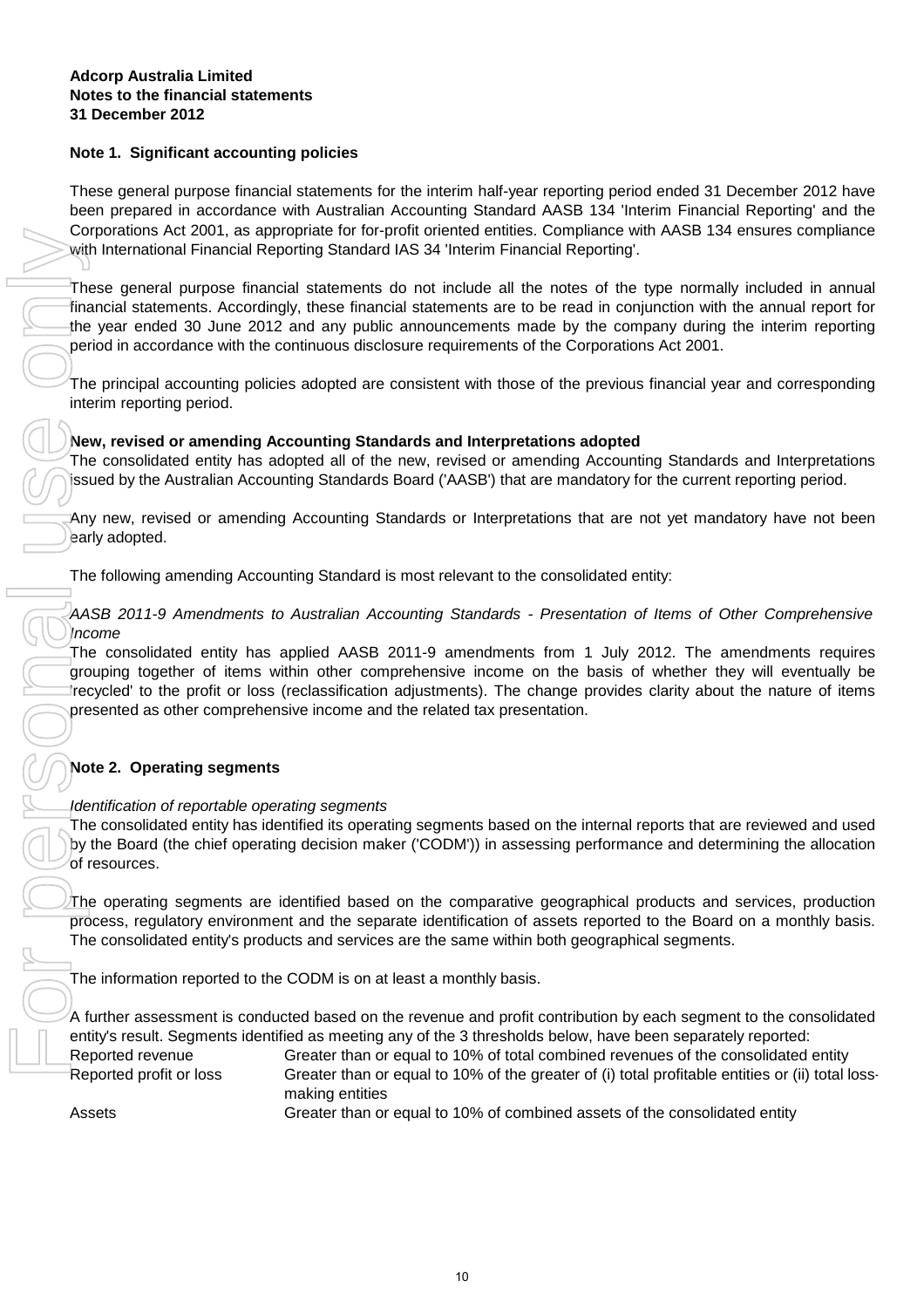#### **Notes to the financial statements Adcorp Australia Limited 31 December 2012**

#### **Note 2. Operating segments (continued)**

#### Intersegment transactions

Intersegment transactions were made at market rates. Intersegment transactions are eliminated on consolidation.

#### Corporate charges

Corporate charges comprise non-segmental expenses such as Head Office expenses and are allocated to each segment in proportion to the activity and labour cost of that segment.

#### Inter-entity sales

Inter-entity sales are recognised based on a set standard cost.

#### Intersegment loans

Loans between Australia and New Zealand operating segments arise through transfer of funds to meet respective working capital payments, are non-interest bearing and do not have any other transaction charges attached.

#### Income tax expense

Income tax expense is calculated based on the segment operating profit using a notional 30% rate (2011: 30%).

#### Major customers

There are no significant customers in any reported segment that comprise greater than 10% of the segments aggregated revenues.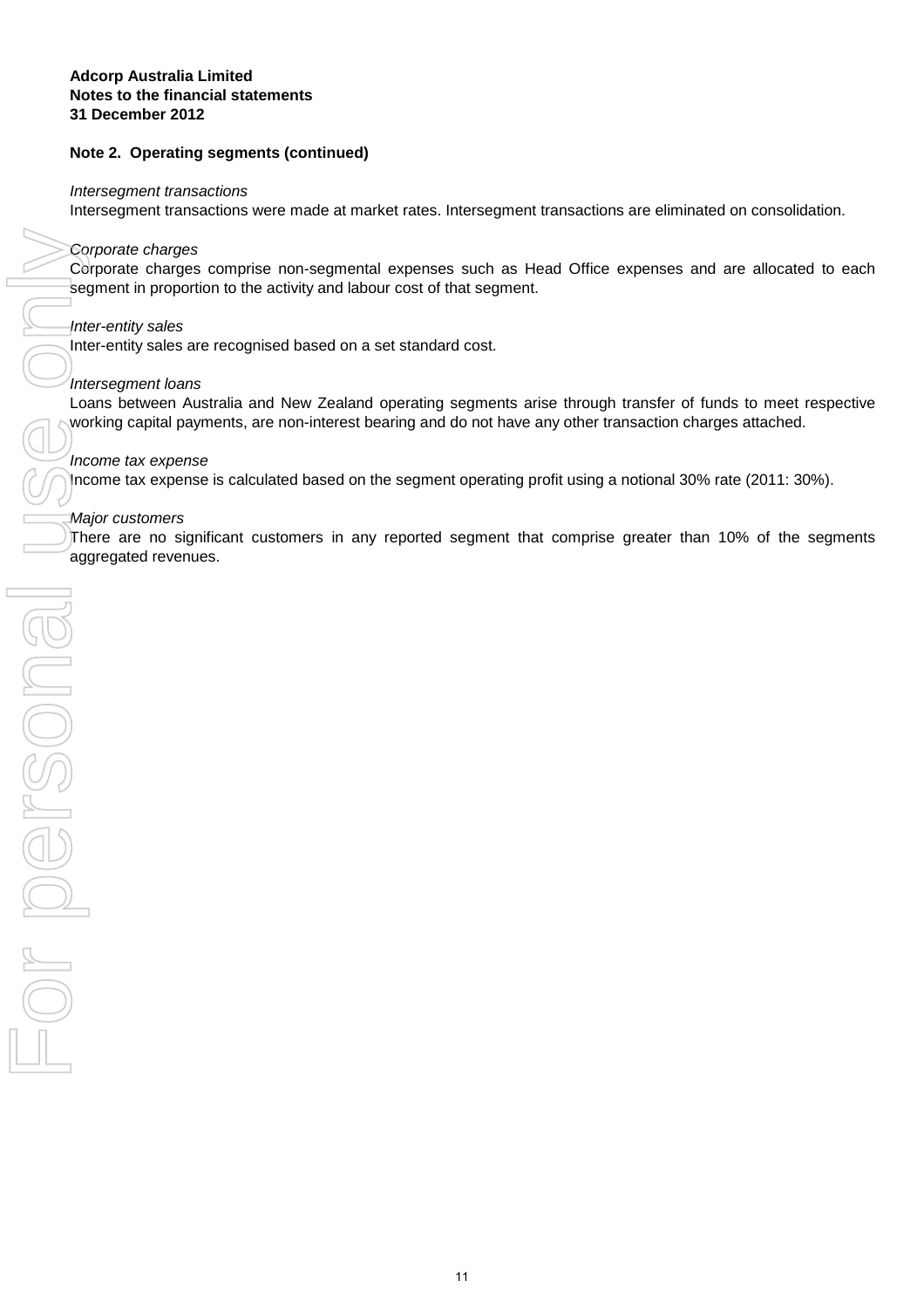#### **Note 2. Operating segments (continued)**

Operating segment information

| Consolidated - 31 Dec 2012                         |    | Australia<br>\$'000 | <b>New</b><br>Zealand<br>\$'000 | Intersegment<br>eliminations/<br>unallocated<br>\$'000 | Total<br>\$'000 |
|----------------------------------------------------|----|---------------------|---------------------------------|--------------------------------------------------------|-----------------|
|                                                    |    |                     |                                 |                                                        |                 |
| Revenue<br>Sales to external customers             |    | 9,235               | 1,284                           |                                                        | 10,519          |
| Total sales revenue                                |    | 9,235               | 1,284                           |                                                        | 10,519          |
| Other revenue                                      |    | 103                 | 24                              |                                                        | 127             |
| <b>Total revenue</b>                               |    | 9,338               | 1,308                           |                                                        | 10,646          |
|                                                    |    |                     |                                 |                                                        |                 |
| <b>EBITDA</b> *                                    |    | (1, 257)            | (143)                           |                                                        | (1,400)         |
| Depreciation and amortisation                      |    |                     |                                 |                                                        | (724)           |
| Impairment of assets                               |    |                     |                                 |                                                        | (3, 129)        |
| Interest revenue<br>Finance costs                  |    |                     |                                 |                                                        | 79<br>(7)       |
| Share of loss of associate                         |    |                     |                                 |                                                        | (49)            |
| Loss before income tax                             |    |                     |                                 |                                                        |                 |
| benefit                                            |    |                     |                                 |                                                        | (5, 230)        |
| Income tax benefit                                 |    |                     |                                 |                                                        | 355             |
| Loss after income tax                              |    |                     |                                 |                                                        |                 |
| benefit                                            |    |                     |                                 |                                                        | (4, 875)        |
|                                                    |    |                     |                                 |                                                        |                 |
| <b>Assets</b><br>Segment assets                    |    | 16,506              | 3,590                           |                                                        | 20,096          |
| Unallocated assets:                                |    |                     |                                 |                                                        |                 |
| Deferred tax asset                                 |    |                     |                                 |                                                        | 950             |
| <b>Total assets</b>                                |    |                     |                                 |                                                        | 21,046          |
|                                                    |    |                     |                                 |                                                        |                 |
| Liabilities                                        |    |                     |                                 |                                                        |                 |
| Segment liabilities                                |    | 16,824              | 800                             |                                                        | 17,624          |
| Unallocated liabilities:<br>Deferred tax liability |    |                     |                                 |                                                        | 12              |
| Total liabilities                                  |    |                     |                                 |                                                        | 17,636          |
|                                                    |    |                     |                                 |                                                        |                 |
|                                                    |    |                     |                                 |                                                        |                 |
|                                                    |    |                     |                                 |                                                        |                 |
|                                                    |    |                     |                                 |                                                        |                 |
|                                                    |    |                     |                                 |                                                        |                 |
|                                                    |    |                     |                                 |                                                        |                 |
|                                                    |    |                     |                                 |                                                        |                 |
|                                                    |    |                     |                                 |                                                        |                 |
|                                                    |    |                     |                                 |                                                        |                 |
|                                                    |    |                     |                                 |                                                        |                 |
|                                                    |    |                     |                                 |                                                        |                 |
|                                                    |    |                     |                                 |                                                        |                 |
|                                                    |    |                     |                                 |                                                        |                 |
|                                                    |    |                     |                                 |                                                        |                 |
|                                                    |    |                     |                                 |                                                        |                 |
|                                                    |    |                     |                                 |                                                        |                 |
|                                                    |    |                     |                                 |                                                        |                 |
|                                                    |    |                     |                                 |                                                        |                 |
|                                                    | 12 |                     |                                 |                                                        |                 |
|                                                    |    |                     |                                 |                                                        |                 |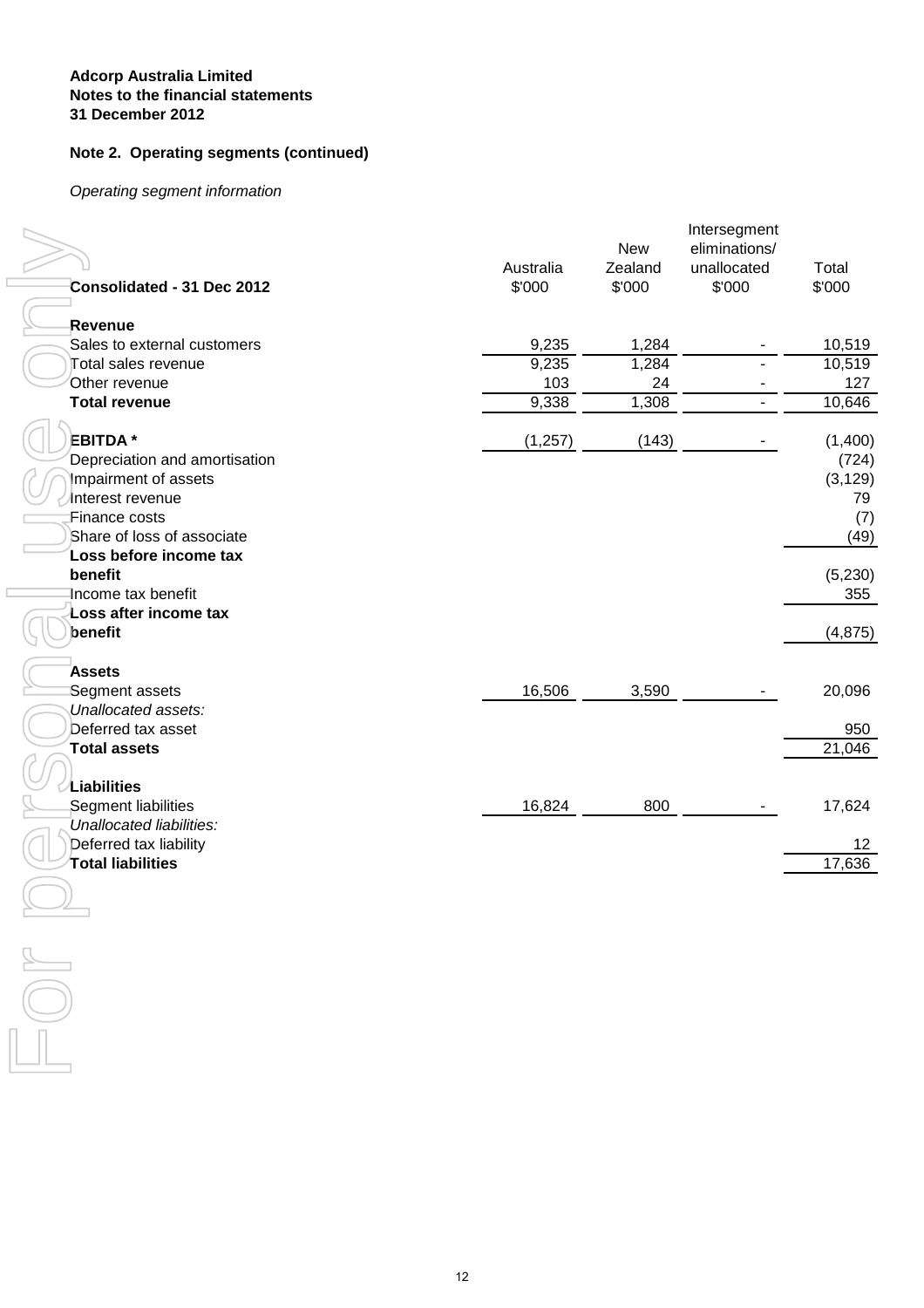#### **Note 2. Operating segments (continued)**

| Consolidated - 31 Dec 2011                                              | Australia<br>\$'000 | <b>New</b><br>Zealand<br>\$'000 | Intersegment<br>eliminations/<br>unallocated<br>\$'000 | Total<br>\$'000         |
|-------------------------------------------------------------------------|---------------------|---------------------------------|--------------------------------------------------------|-------------------------|
| Revenue                                                                 |                     |                                 |                                                        |                         |
| Sales to external customers                                             | 13,016              | 1,357                           |                                                        | 14,373                  |
| Total sales revenue                                                     | 13,016              | 1,357                           |                                                        | 14,373                  |
| Other revenue                                                           | 184                 | 19                              |                                                        | 203                     |
| <b>Total revenue</b>                                                    | 13,200              | 1,376                           | $\overline{\phantom{a}}$                               | 14,576                  |
| <b>EBITDA*</b>                                                          | 1,361               | 134                             |                                                        | 1,495                   |
| Depreciation and amortisation                                           |                     |                                 |                                                        | (461)                   |
| Interest revenue                                                        |                     |                                 |                                                        | 157                     |
| Finance costs                                                           |                     |                                 |                                                        | (3)                     |
| Profit before income tax                                                |                     |                                 |                                                        |                         |
| ∕expense                                                                |                     |                                 |                                                        | 1,188                   |
| Income tax expense                                                      |                     |                                 |                                                        | (436)                   |
| Profit after income tax<br>expense                                      |                     |                                 |                                                        | 752                     |
|                                                                         |                     |                                 |                                                        |                         |
| Consolidated - 30 Jun 2012                                              |                     |                                 |                                                        |                         |
| <b>Assets</b>                                                           |                     |                                 |                                                        |                         |
| Segment assets                                                          | 28,562              | 4,752                           |                                                        | 33,314                  |
| Unallocated assets:                                                     |                     |                                 |                                                        |                         |
| Deferred tax asset                                                      |                     |                                 |                                                        | 583                     |
| <b>Total assets</b>                                                     |                     |                                 |                                                        | 33,897                  |
|                                                                         |                     |                                 |                                                        |                         |
| Liabilities                                                             |                     |                                 |                                                        |                         |
| Segment liabilities                                                     | 23,825              | 1,366                           |                                                        | 25,191                  |
| Unallocated liabilities:                                                |                     |                                 |                                                        |                         |
| Deferred tax liability<br><b>Total liabilities</b>                      |                     |                                 |                                                        | 12<br>25,203            |
|                                                                         |                     |                                 |                                                        |                         |
| EBITDA is earnings before interest, tax, depreciation and amortisation. |                     |                                 |                                                        |                         |
|                                                                         |                     |                                 |                                                        |                         |
| Note 3. Revenue                                                         |                     |                                 |                                                        |                         |
|                                                                         |                     |                                 |                                                        | <b>Consolidated</b>     |
|                                                                         |                     |                                 |                                                        | 31 Dec 2012 31 Dec 2011 |
|                                                                         |                     |                                 | \$'000                                                 | \$'000                  |
|                                                                         |                     |                                 |                                                        |                         |
| Sales revenue                                                           |                     |                                 |                                                        |                         |
| <b>Operating revenues</b>                                               |                     |                                 | 10,519                                                 | 14,373                  |
| Other revenue                                                           |                     |                                 |                                                        |                         |
| Interest                                                                |                     |                                 | 79                                                     | 157                     |
| Rent                                                                    |                     |                                 | 48                                                     | 46                      |
|                                                                         |                     |                                 | 127                                                    | 203                     |
| Revenue                                                                 |                     |                                 | 10,646                                                 | 14,576                  |
|                                                                         |                     |                                 |                                                        |                         |
|                                                                         |                     |                                 |                                                        |                         |
|                                                                         | 13                  |                                 |                                                        |                         |

#### **Note 3. Revenue**

|                                            | <b>Consolidated</b> |                                   |  |
|--------------------------------------------|---------------------|-----------------------------------|--|
|                                            | \$'000              | 31 Dec 2012 31 Dec 2011<br>\$'000 |  |
| Sales revenue<br><b>Operating revenues</b> | 10,519              | 14,373                            |  |
| Other revenue<br>Interest                  | 79                  | 157                               |  |
| Rent                                       | 48                  | 46                                |  |
|                                            | 127                 | 203                               |  |
| Revenue                                    | 10,646              | 14,576                            |  |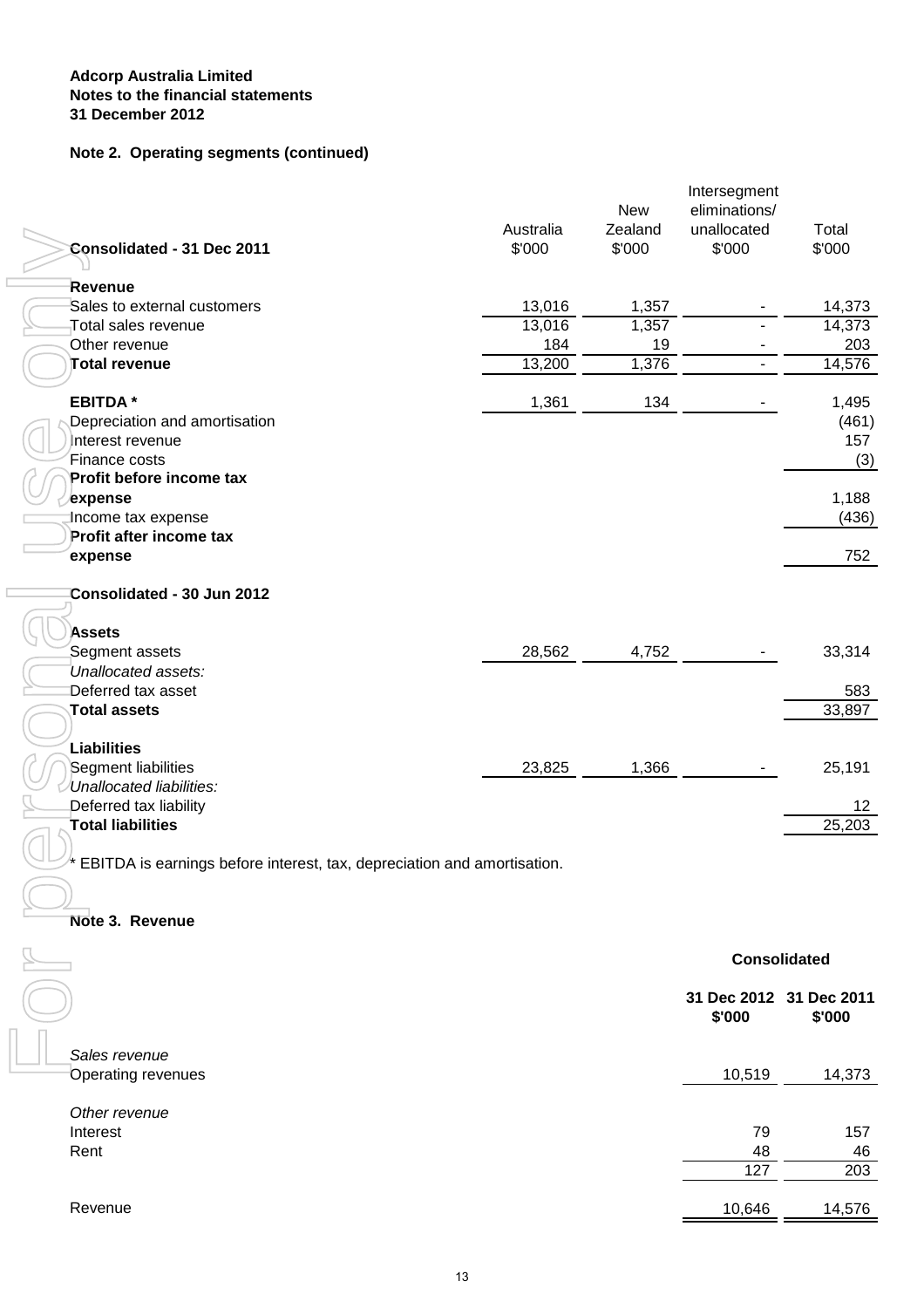#### **Notes to the financial statements Adcorp Australia Limited 31 December 2012**

## **Note 4. Expenses**

|  | <b>Consolidated</b> |
|--|---------------------|
|  |                     |

|                                                        | 31 Dec 2012 31 Dec 2011<br>\$'000 | \$'000                            |
|--------------------------------------------------------|-----------------------------------|-----------------------------------|
| Profit/(loss) before income tax includes the following |                                   |                                   |
| specific expenses:                                     |                                   |                                   |
| Depreciation                                           |                                   |                                   |
| Office equipment<br>Plant and equipment                | 190<br>289                        | 111<br>198                        |
| <b>Total depreciation</b>                              | 479                               | 309                               |
| Amortisation                                           |                                   |                                   |
| Software licences                                      | 245                               | 152                               |
| Total depreciation and amortisation                    | 724                               | 461                               |
| Impairment                                             |                                   |                                   |
| Office equipment                                       | 159                               |                                   |
| Plant and equipment<br>Goodwill                        | 36<br>2,930                       |                                   |
| Software licences                                      | 4                                 |                                   |
| Total impairment                                       | 3,129                             |                                   |
| Finance costs                                          |                                   |                                   |
| Interest and finance charges paid/payable              | $\overline{7}$                    | 3                                 |
| Net foreign exchange loss                              |                                   |                                   |
| Net foreign exchange loss                              | 1                                 | 57                                |
| Superannuation expense                                 |                                   |                                   |
| Defined contribution superannuation expense            | 566                               | 593                               |
| Employee benefits expense excluding superannuation     |                                   |                                   |
| Employee benefits expense excluding superannuation     | 8,191                             | 8,852                             |
| Note 5. Current assets - cash and cash equivalents     |                                   |                                   |
|                                                        | <b>Consolidated</b>               |                                   |
|                                                        | \$'000                            | 31 Dec 2012 30 Jun 2012<br>\$'000 |
| Cash at bank                                           | 4,180                             | 9,314                             |
|                                                        |                                   |                                   |
| 14                                                     |                                   |                                   |

| Cash at bank |  |
|--------------|--|
|              |  |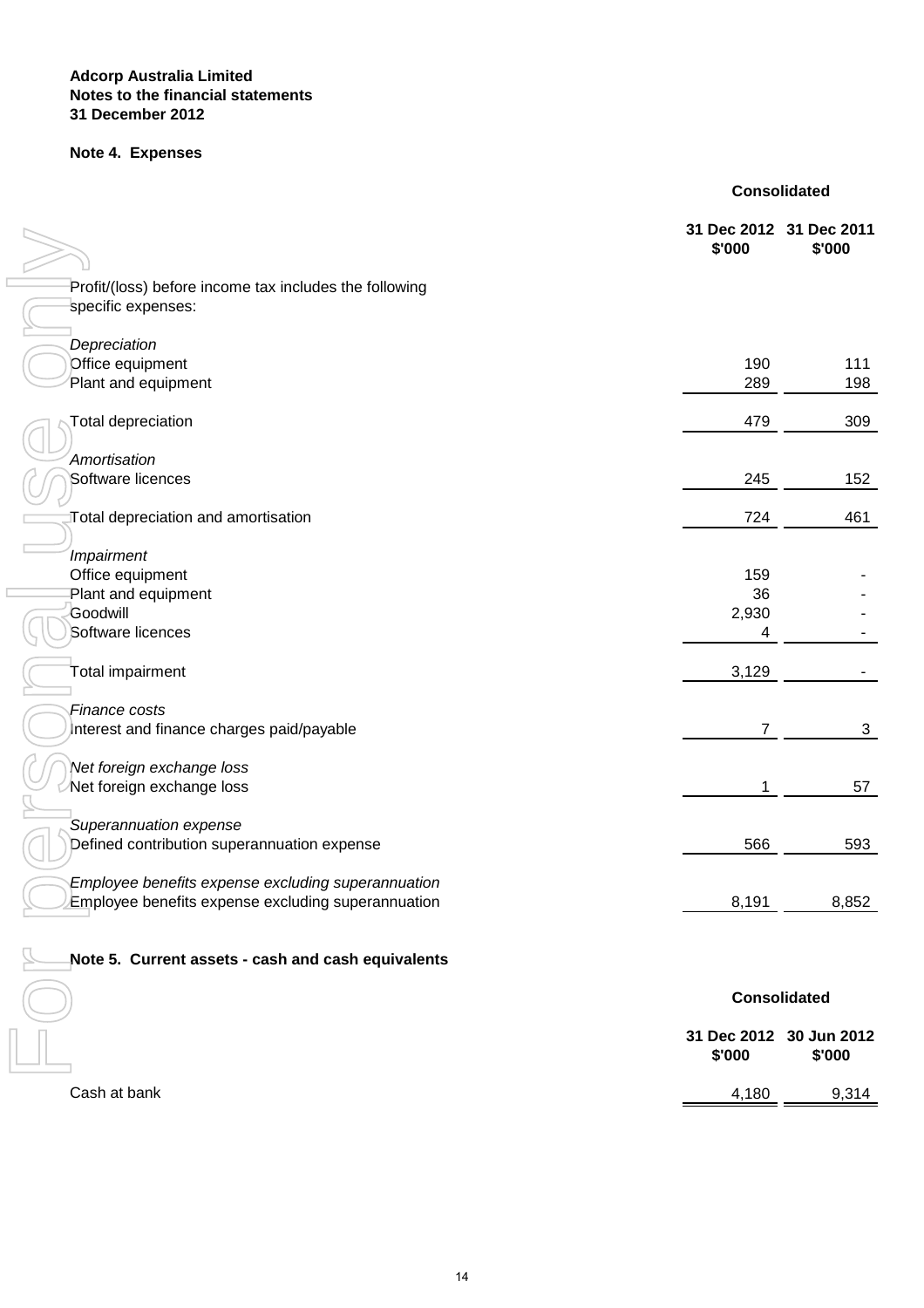#### **Note 6. Current assets - trade and other receivables**

|                                                                    |                 | <b>Consolidated</b>               |
|--------------------------------------------------------------------|-----------------|-----------------------------------|
|                                                                    | \$'000          | 31 Dec 2012 30 Jun 2012<br>\$'000 |
| Trade receivables<br>Less: Provision for impairment of receivables | 11,917<br>(301) | 17,228<br>(291)                   |
|                                                                    | 11,616          | 16,937                            |
| Other receivables                                                  | 143             | 371                               |
|                                                                    | 11,759          | 17,308                            |
|                                                                    |                 |                                   |

#### **Note 7. Non-current assets - investments accounted for using the equity method**

|                                                   | <b>Consolidated</b>               |        |
|---------------------------------------------------|-----------------------------------|--------|
|                                                   | 31 Dec 2012 30 Jun 2012<br>\$'000 | \$'000 |
| Investment in associate - Limelight Group Pty Ltd | 126                               |        |

#### **Note 8. Non-current assets - property, plant and equipment**

| 11,917<br>Trade receivables<br>Less: Provision for impairment of receivables<br>(301)<br>11,616<br>Other receivables<br>143<br>11,759<br>Note 7. Non-current assets - investments accounted for using the equity method<br><b>Consolidated</b><br>31 Dec 2012 30 Jun 2012<br>\$'000<br>Investment in associate - Limelight Group Pty Ltd<br>126<br>Refer to note 14 for further information on investments in associates.<br>Note 8. Non-current assets - property, plant and equipment<br><b>Consolidated</b><br>31 Dec 2012 30 Jun 2012<br>\$'000<br>Office equipment - at cost<br>2,720<br>(1,629)<br>Less: Accumulated depreciation<br>Less: Impairment<br>(373)<br>$\overline{718}$<br>4,898<br>Plant and equipment - at cost<br>(2,962)<br>Less: Accumulated depreciation<br>Less: Impairment<br>(571)<br>1,365 | \$'000 | 31 DEC ZUTZ 30 JUIL ZUTZ<br>\$'000 |
|-----------------------------------------------------------------------------------------------------------------------------------------------------------------------------------------------------------------------------------------------------------------------------------------------------------------------------------------------------------------------------------------------------------------------------------------------------------------------------------------------------------------------------------------------------------------------------------------------------------------------------------------------------------------------------------------------------------------------------------------------------------------------------------------------------------------------|--------|------------------------------------|
|                                                                                                                                                                                                                                                                                                                                                                                                                                                                                                                                                                                                                                                                                                                                                                                                                       |        | 17,228                             |
|                                                                                                                                                                                                                                                                                                                                                                                                                                                                                                                                                                                                                                                                                                                                                                                                                       |        | (291)                              |
|                                                                                                                                                                                                                                                                                                                                                                                                                                                                                                                                                                                                                                                                                                                                                                                                                       |        | 16,937                             |
|                                                                                                                                                                                                                                                                                                                                                                                                                                                                                                                                                                                                                                                                                                                                                                                                                       |        | 371                                |
|                                                                                                                                                                                                                                                                                                                                                                                                                                                                                                                                                                                                                                                                                                                                                                                                                       |        | 17,308                             |
|                                                                                                                                                                                                                                                                                                                                                                                                                                                                                                                                                                                                                                                                                                                                                                                                                       |        |                                    |
|                                                                                                                                                                                                                                                                                                                                                                                                                                                                                                                                                                                                                                                                                                                                                                                                                       |        |                                    |
|                                                                                                                                                                                                                                                                                                                                                                                                                                                                                                                                                                                                                                                                                                                                                                                                                       |        |                                    |
|                                                                                                                                                                                                                                                                                                                                                                                                                                                                                                                                                                                                                                                                                                                                                                                                                       |        | \$'000                             |
|                                                                                                                                                                                                                                                                                                                                                                                                                                                                                                                                                                                                                                                                                                                                                                                                                       |        |                                    |
|                                                                                                                                                                                                                                                                                                                                                                                                                                                                                                                                                                                                                                                                                                                                                                                                                       |        |                                    |
|                                                                                                                                                                                                                                                                                                                                                                                                                                                                                                                                                                                                                                                                                                                                                                                                                       |        |                                    |
|                                                                                                                                                                                                                                                                                                                                                                                                                                                                                                                                                                                                                                                                                                                                                                                                                       |        |                                    |
|                                                                                                                                                                                                                                                                                                                                                                                                                                                                                                                                                                                                                                                                                                                                                                                                                       |        | \$'000                             |
|                                                                                                                                                                                                                                                                                                                                                                                                                                                                                                                                                                                                                                                                                                                                                                                                                       |        | 2,502                              |
|                                                                                                                                                                                                                                                                                                                                                                                                                                                                                                                                                                                                                                                                                                                                                                                                                       |        |                                    |
|                                                                                                                                                                                                                                                                                                                                                                                                                                                                                                                                                                                                                                                                                                                                                                                                                       |        | (1, 431)                           |
|                                                                                                                                                                                                                                                                                                                                                                                                                                                                                                                                                                                                                                                                                                                                                                                                                       |        | (337)                              |
|                                                                                                                                                                                                                                                                                                                                                                                                                                                                                                                                                                                                                                                                                                                                                                                                                       |        | 734                                |
|                                                                                                                                                                                                                                                                                                                                                                                                                                                                                                                                                                                                                                                                                                                                                                                                                       |        | 4,750                              |
|                                                                                                                                                                                                                                                                                                                                                                                                                                                                                                                                                                                                                                                                                                                                                                                                                       |        | (2,673)<br>(412)                   |
|                                                                                                                                                                                                                                                                                                                                                                                                                                                                                                                                                                                                                                                                                                                                                                                                                       |        | 1,665                              |
|                                                                                                                                                                                                                                                                                                                                                                                                                                                                                                                                                                                                                                                                                                                                                                                                                       | 2,083  |                                    |
|                                                                                                                                                                                                                                                                                                                                                                                                                                                                                                                                                                                                                                                                                                                                                                                                                       |        |                                    |
|                                                                                                                                                                                                                                                                                                                                                                                                                                                                                                                                                                                                                                                                                                                                                                                                                       |        | 2,399                              |
|                                                                                                                                                                                                                                                                                                                                                                                                                                                                                                                                                                                                                                                                                                                                                                                                                       |        |                                    |
|                                                                                                                                                                                                                                                                                                                                                                                                                                                                                                                                                                                                                                                                                                                                                                                                                       |        |                                    |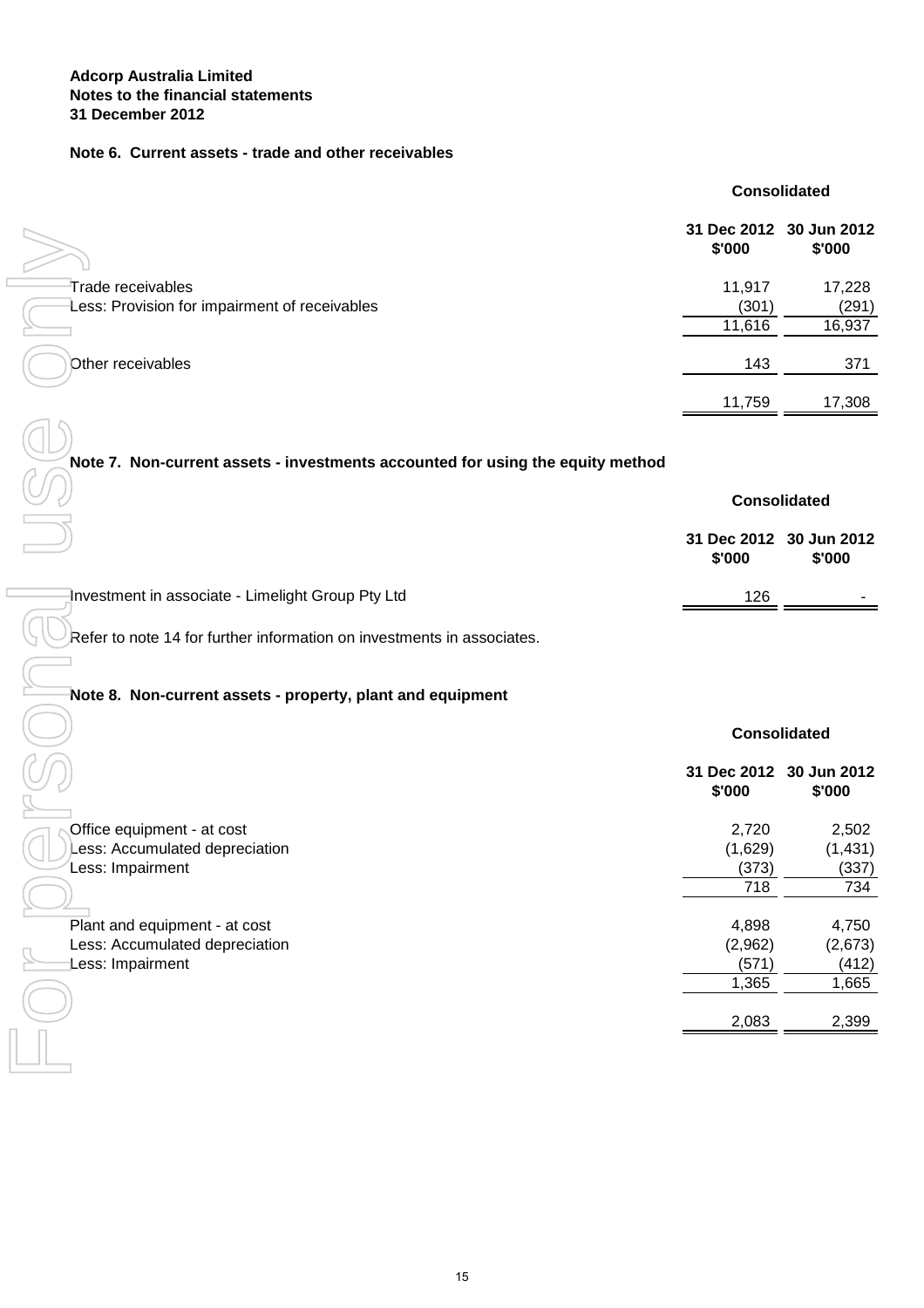#### **Note 8. Non-current assets - property, plant and equipment (continued)**

**Reconciliations** 

Reconciliations of the written down values at the beginning and end of the current financial half-year are set out

|                             | Office<br>equipment<br>\$'000 | Plant and<br>equipment<br>\$'000 | Total<br>\$'000 |
|-----------------------------|-------------------------------|----------------------------------|-----------------|
| Consolidated                |                               |                                  |                 |
| Balance at 1 July 2012      | 734                           | 1,665                            | 2,399           |
| <b>Additions</b>            | 217                           | 144                              | 361             |
| <b>Disposals</b>            | (1)                           | (5)                              | (6)             |
| Exchange differences        | 2                             | 9                                | 11              |
| Impairment of assets        | (36)                          | (159)                            | (195)           |
| Depreciation expense        | (198)                         | (289)                            | (487)           |
| Balance at 31 December 2012 | 718                           | 1,365                            | 2,083           |

# **Note 9. Non-current assets - intangibles**

|                                                                                                                                       |          | Office<br>equipment<br>\$'000 | Plant and<br>equipment<br>\$'000  | Total<br>\$'000    |
|---------------------------------------------------------------------------------------------------------------------------------------|----------|-------------------------------|-----------------------------------|--------------------|
| <b>Consolidated</b>                                                                                                                   |          |                               |                                   |                    |
| Balance at 1 July 2012                                                                                                                |          | 734                           | 1,665                             | 2,399              |
| <b>Additions</b>                                                                                                                      |          | 217                           | 144                               | 361                |
| Disposals                                                                                                                             |          | (1)                           | (5)                               | (6)                |
| Exchange differences                                                                                                                  |          | $\overline{2}$                | 9                                 | 11                 |
| Impairment of assets                                                                                                                  |          | (36)                          | (159)                             | (195)              |
| Depreciation expense                                                                                                                  |          | (198)                         | (289)                             | (487)              |
| Balance at 31 December 2012                                                                                                           |          | 718                           | 1,365                             | 2,083              |
|                                                                                                                                       |          |                               |                                   |                    |
| Note 9. Non-current assets - intangibles                                                                                              |          |                               |                                   |                    |
|                                                                                                                                       |          |                               | <b>Consolidated</b>               |                    |
|                                                                                                                                       |          |                               | 31 Dec 2012 30 Jun 2012<br>\$'000 | \$'000             |
| Goodwill - at cost                                                                                                                    |          |                               | 10,485                            |                    |
| Less: Impairment                                                                                                                      |          |                               | (10, 485)                         | 10,465<br>(7, 555) |
|                                                                                                                                       |          |                               |                                   | 2,910              |
|                                                                                                                                       |          |                               |                                   |                    |
| Software licences - at cost                                                                                                           |          |                               | 2,911                             | 2,715              |
| Less: Accumulated amortisation                                                                                                        |          |                               | (2,519)                           | (2, 274)           |
| Less: Impairment                                                                                                                      |          |                               | (126)                             | (122)              |
|                                                                                                                                       |          |                               | 266                               | 319                |
|                                                                                                                                       |          |                               |                                   |                    |
| Customer lists - at cost<br>Less: Accumulated amortisation                                                                            |          |                               | 133<br>(133)                      | 133<br>(133)       |
|                                                                                                                                       |          |                               |                                   |                    |
|                                                                                                                                       |          |                               | 266                               | 3,229              |
| Reconciliations<br>Reconciliations of the written down values at the beginning and end of the current financial half-year are set out |          |                               |                                   |                    |
|                                                                                                                                       |          |                               |                                   |                    |
|                                                                                                                                       |          | Software                      | Customer                          |                    |
|                                                                                                                                       | Goodwill | licences                      | list                              | Total              |
|                                                                                                                                       | \$'000   | \$'000                        | \$'000                            | \$'000             |
| <b>Consolidated</b>                                                                                                                   |          |                               |                                   |                    |
| Balance at 1 July 2012<br>Additions                                                                                                   | 2,910    | 319<br>196                    |                                   | 3,229<br>196       |
| Exchange differences                                                                                                                  | 20       |                               |                                   | 20                 |
| Impairment of assets                                                                                                                  | (2,930)  | (4)                           |                                   | (2,934)            |
| Amortisation expense                                                                                                                  | ۰        | (245)                         |                                   | (245)              |
| Balance at 31 December 2012                                                                                                           |          | 266                           |                                   | 266                |
|                                                                                                                                       |          |                               |                                   |                    |
| 16                                                                                                                                    |          |                               |                                   |                    |

|                             | Goodwill<br>\$'000 | Software<br>licences<br>\$'000 | Customer<br>list<br>\$'000 | Total<br>\$'000 |
|-----------------------------|--------------------|--------------------------------|----------------------------|-----------------|
| <b>Consolidated</b>         |                    |                                |                            |                 |
| Balance at 1 July 2012      | 2,910              | 319                            |                            | 3,229           |
| Additions                   |                    | 196                            |                            | 196             |
| Exchange differences        | 20                 |                                |                            | 20              |
| Impairment of assets        | (2,930)            | (4)                            |                            | (2,934)         |
| Amortisation expense        |                    | (245)                          |                            | (245)           |
| Balance at 31 December 2012 |                    | 266                            |                            | 266             |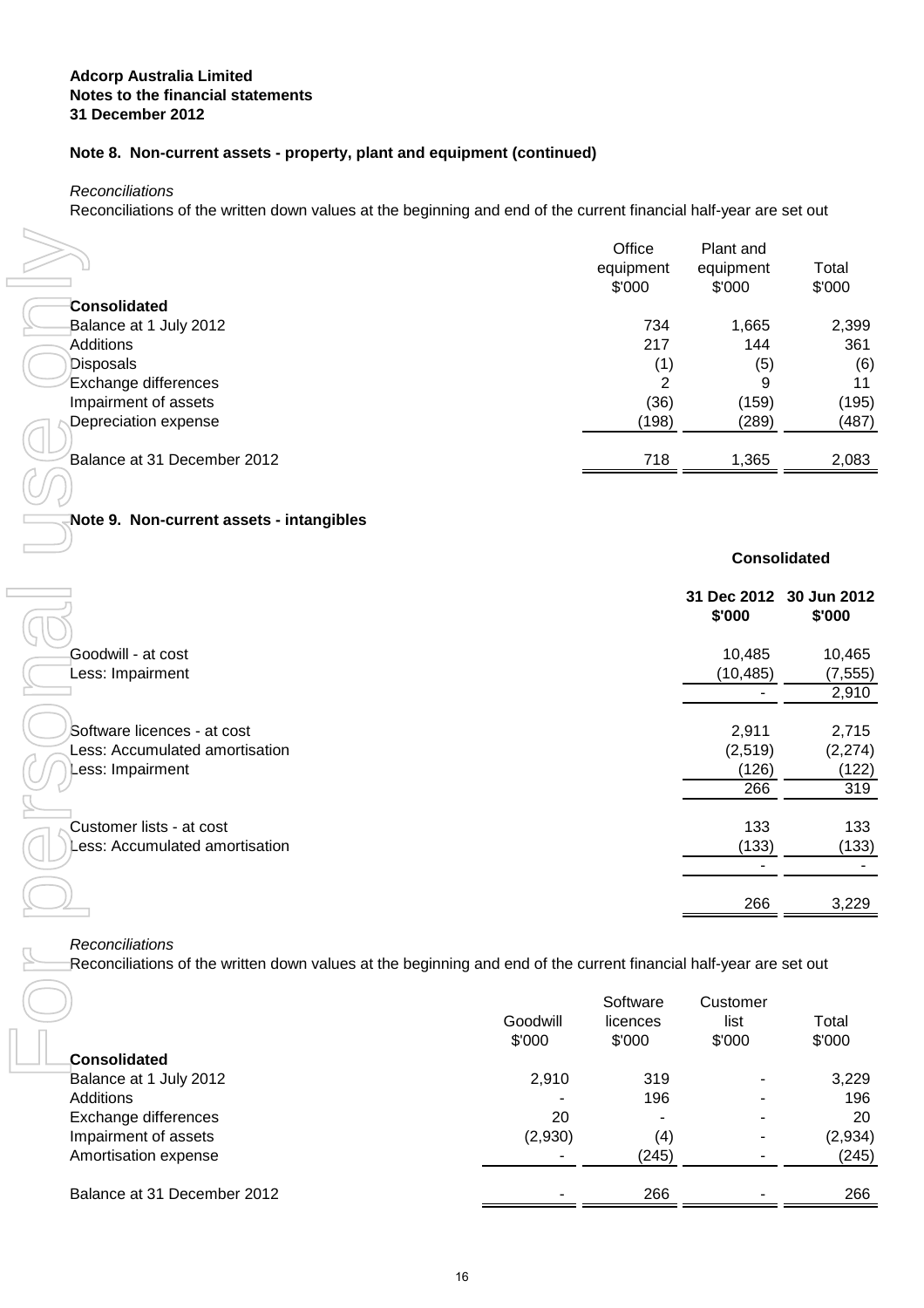#### **Note 9. Non-current assets - intangibles (continued)**

Goodwill acquired through business combinations is allocated to cash generating units for impairment testing by office location. The recoverable amount is determined based on value-in-use calculations using a discounted cash flow model with an adjusted Weighted Average Cost of Capital ('WACC') discount rate.

| model with an adjusted vvelgnied Average Cost of Capital (VVACC) discount rate.                                                                                                                                                                                                                                                                                                     |                                   |                       |
|-------------------------------------------------------------------------------------------------------------------------------------------------------------------------------------------------------------------------------------------------------------------------------------------------------------------------------------------------------------------------------------|-----------------------------------|-----------------------|
| The carrying amount of goodwill allocated to each cash generating unit is:                                                                                                                                                                                                                                                                                                          |                                   |                       |
|                                                                                                                                                                                                                                                                                                                                                                                     |                                   | <b>Consolidated</b>   |
|                                                                                                                                                                                                                                                                                                                                                                                     | 31 Dec 2012 30 Jun 2012<br>\$'000 | \$'000                |
| Victoria                                                                                                                                                                                                                                                                                                                                                                            |                                   | 358                   |
| Queensland                                                                                                                                                                                                                                                                                                                                                                          |                                   | 785                   |
| <b>New Zealand</b>                                                                                                                                                                                                                                                                                                                                                                  |                                   | 1,767                 |
|                                                                                                                                                                                                                                                                                                                                                                                     |                                   | 2,910                 |
| At 31 December 2012 a review was undertaken and goodwill was fully impaired in all cash generating units.                                                                                                                                                                                                                                                                           |                                   |                       |
| Impairment of goodwill and assets at 31 December 2012.<br>During the first six months of the financial year, significant decline in business activity across most client sectors has<br>led to a re-assessment of the carrying value of goodwill on the balance sheet.<br>The goodwill balances arose on acquisition of business divisions in Victoria, Queensland and New Zealand. |                                   |                       |
| At 30 June 2012, the goodwill in each of the Cash Generating Units ('CGU's') was assessed against budgets for the<br>2013 financial year and appropriate extrapolations.                                                                                                                                                                                                            |                                   |                       |
| A range of growth and sensitivity indicators were applied to the future discounted cash flows to determine carrying<br>value, which in all cases exceeded the goodwill carrying value at the 30 June 2012.                                                                                                                                                                          |                                   |                       |
| The sharp declines in advertising spend in the first half of Fiscal 2013, has led to a significant decline in billings and<br>profitability in all three operations and accordingly, our estimates of future discounted cash flows do not support the<br>carrying value of goodwill at 31 December 2012.                                                                            |                                   |                       |
| We have commenced restructuring in the first half and continue to review costs in each of these operations and<br>across the business. Given the uncertainty of future cash flows however, and the potential for further restructuring or<br>consolidation of operations, we have determined that all goodwill in these divisions be fully impaired at 31 December<br>2012.         |                                   |                       |
| The impairment charged to profit and loss in relation to goodwill was \$2,930,000 (30 June 2012: \$nil).                                                                                                                                                                                                                                                                            |                                   |                       |
|                                                                                                                                                                                                                                                                                                                                                                                     |                                   |                       |
| Note 10. Current liabilities - trade and other payables                                                                                                                                                                                                                                                                                                                             |                                   |                       |
|                                                                                                                                                                                                                                                                                                                                                                                     |                                   | <b>Consolidated</b>   |
|                                                                                                                                                                                                                                                                                                                                                                                     | 31 Dec 2012<br>\$'000             | 30 Jun 2012<br>\$'000 |
| Trade payables                                                                                                                                                                                                                                                                                                                                                                      | 11,928                            | 20,174                |
| Other payables                                                                                                                                                                                                                                                                                                                                                                      | 4,148                             | 3,192                 |
|                                                                                                                                                                                                                                                                                                                                                                                     | 16,076                            | 23,366                |
|                                                                                                                                                                                                                                                                                                                                                                                     |                                   |                       |
| 17                                                                                                                                                                                                                                                                                                                                                                                  |                                   |                       |

#### Impairment of goodwill and assets at 31 December 2012.

#### **Note 10. Current liabilities - trade and other payables**

### **31 Dec 2012 30 Jun 2012 \$'000 \$'000** 11,928 20,174 4,148 3,192 16,076 23,366 Trade payables Other payables **Consolidated**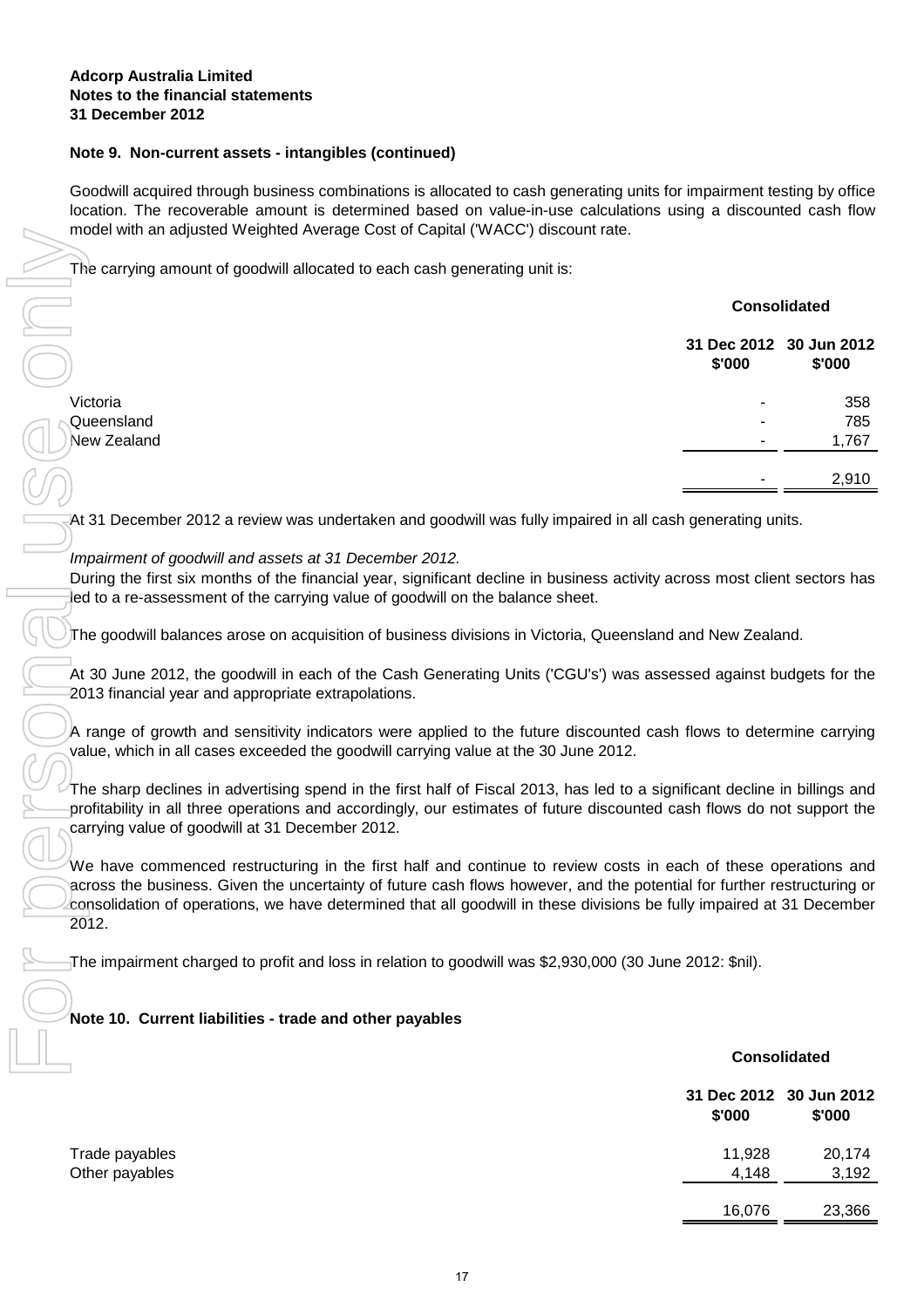#### **Note 11. Equity - dividends**

**Consolidated**

| $>\gtrsim$                                                                                                                                                       | \$'000 | 31 Dec 2012 31 Dec 2011<br>\$'000 |
|------------------------------------------------------------------------------------------------------------------------------------------------------------------|--------|-----------------------------------|
| Final dividend for the year ended 30 June 2012 (2011: 30 June 2011) of 0.75 cents<br>$(2011:1$ cent) per ordinary share fully franked based on a tax rate of 30% | 455    | 607                               |

#### **Note 12. Contingent assets**

#### **Note 13. Contingent liabilities**

|                 |        | <b>Consolidated</b>               |
|-----------------|--------|-----------------------------------|
|                 | \$'000 | 31 Dec 2012 30 Jun 2012<br>\$'000 |
| Bank guarantees | 1,310  | 1,310                             |

#### **Note 14. Investments in associates**

|                                                                                                                                                                                                                                                                                                                                                      |                               | <b>JI DEC ZUIZ JI DEC ZUII</b><br>\$'000 | \$'000                                            |
|------------------------------------------------------------------------------------------------------------------------------------------------------------------------------------------------------------------------------------------------------------------------------------------------------------------------------------------------------|-------------------------------|------------------------------------------|---------------------------------------------------|
| Final dividend for the year ended 30 June 2012 (2011: 30 June 2011) of 0.75 cents<br>(2011: 1 cent) per ordinary share fully franked based on a tax rate of 30%                                                                                                                                                                                      |                               | 455                                      | 607                                               |
| Note 12. Contingent assets                                                                                                                                                                                                                                                                                                                           |                               |                                          |                                                   |
| Andrews Advertising Pty Ltd ('AAPL') a wholly owned subsidiary of Adcorp Australia Limited ('Adcorp') continues to<br>prosecute the case against a former executive and related parties. Costs related to this case have been expensed as<br>incurred. We do not anticipate any adverse financial impact on AAPL or Adcorp as a result of this case. |                               |                                          |                                                   |
| Note 13. Contingent liabilities                                                                                                                                                                                                                                                                                                                      |                               |                                          |                                                   |
| The consolidated entity has various guarantees over premises.                                                                                                                                                                                                                                                                                        |                               |                                          |                                                   |
|                                                                                                                                                                                                                                                                                                                                                      |                               | <b>Consolidated</b>                      |                                                   |
|                                                                                                                                                                                                                                                                                                                                                      |                               | 31 Dec 2012 30 Jun 2012<br>\$'000        | \$'000                                            |
| Bank guarantees                                                                                                                                                                                                                                                                                                                                      |                               | 1,310                                    | 1,310                                             |
| Note 14. Investments in associates                                                                                                                                                                                                                                                                                                                   |                               |                                          |                                                   |
| Interests in associates are accounted for using the equity method of accounting. Information relating to associates is<br>set out below:                                                                                                                                                                                                             |                               |                                          |                                                   |
|                                                                                                                                                                                                                                                                                                                                                      |                               |                                          | <b>Consolidated</b><br><b>Percentage interest</b> |
| <b>Associate</b>                                                                                                                                                                                                                                                                                                                                     | <b>Principal activities</b>   | 31 Dec 2012 30 Jun 2012<br>%             | %                                                 |
| Limelight Group Pty Ltd                                                                                                                                                                                                                                                                                                                              | Boutique digital media agency | 40.00                                    |                                                   |
| Note 15. Events after the reporting period                                                                                                                                                                                                                                                                                                           |                               |                                          |                                                   |
| No matter or circumstance has arisen since 31 December 2012 that has significantly affected, or may significantly<br>affect the consolidated entity's operations, the results of those operations, or the consolidated entity's state of affairs<br>in future financial years.                                                                       |                               |                                          |                                                   |
|                                                                                                                                                                                                                                                                                                                                                      |                               |                                          |                                                   |
|                                                                                                                                                                                                                                                                                                                                                      |                               |                                          |                                                   |
|                                                                                                                                                                                                                                                                                                                                                      |                               |                                          |                                                   |
|                                                                                                                                                                                                                                                                                                                                                      |                               |                                          |                                                   |
|                                                                                                                                                                                                                                                                                                                                                      | 18                            |                                          |                                                   |

#### **Note 15. Events after the reporting period**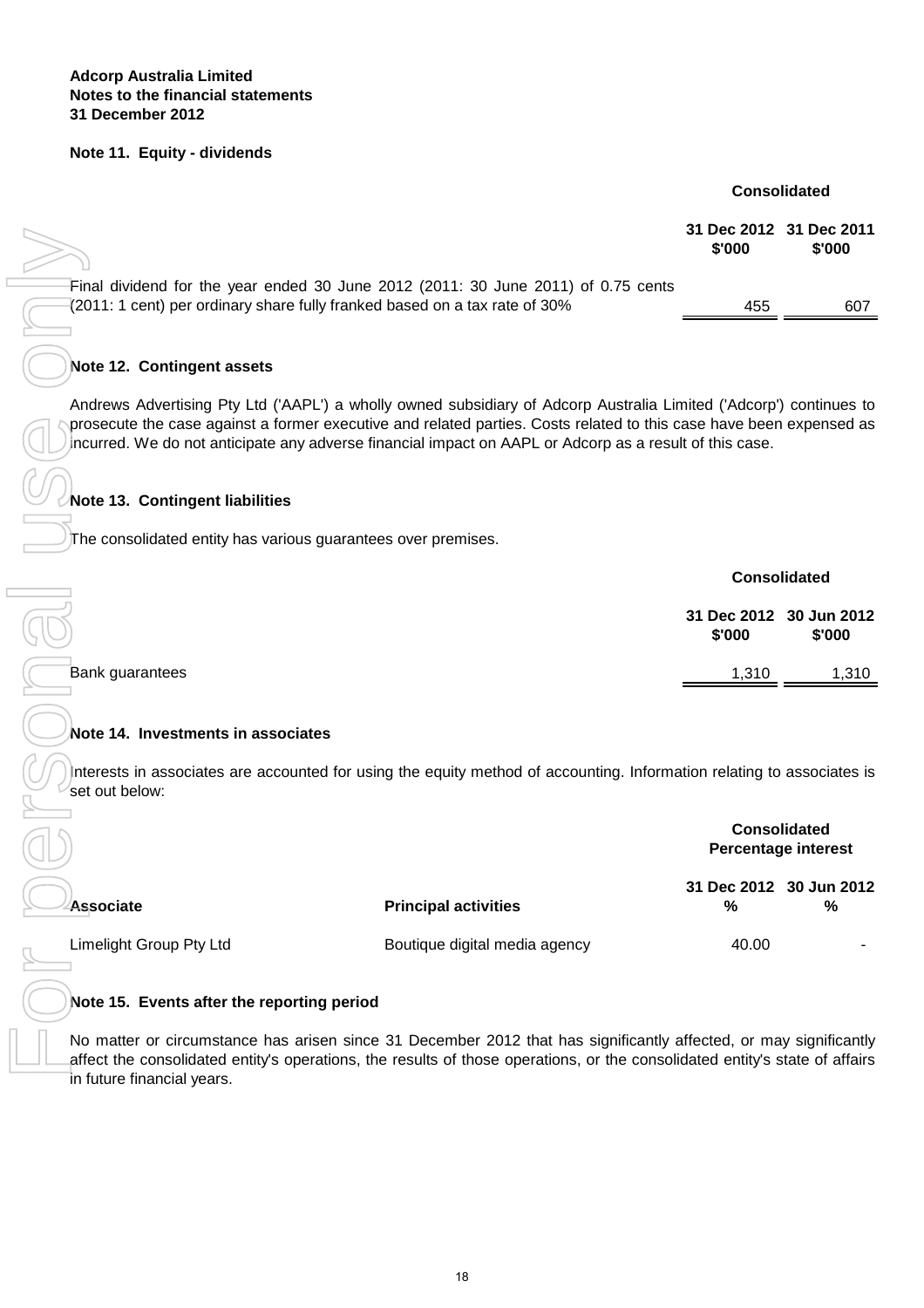#### **Notes to the financial statements Adcorp Australia Limited 31 December 2012**

#### **Note 16. Earnings per share**

#### **Consolidated**

|                                                                                              | 31 Dec 2012 31 Dec 2011<br>\$'000 | \$'000        |
|----------------------------------------------------------------------------------------------|-----------------------------------|---------------|
| Profit/(loss) after income tax<br>Non-controlling interest                                   | (4, 875)<br>(21)                  | 752<br>32     |
| Profit/(loss) after income tax attributable to the owners of Adcorp Australia Limited        | (4,896)                           | 784           |
|                                                                                              | <b>Number</b>                     | <b>Number</b> |
| Weighted average number of ordinary shares used in calculating basic earnings per<br>share   | 60,676,602                        | 60,676,602    |
| Weighted average number of ordinary shares used in calculating diluted earnings per<br>share | 60,676,602                        | 60,676,602    |
|                                                                                              | <b>Cents</b>                      | <b>Cents</b>  |
| Basic earnings per share<br>Diluted earnings per share                                       | (8.07)<br>(8.07)                  | 1.29<br>1.29  |
|                                                                                              |                                   |               |
|                                                                                              |                                   |               |
|                                                                                              |                                   |               |
|                                                                                              |                                   |               |
|                                                                                              |                                   |               |
| $\frac{1}{\sqrt{2\pi}}$<br>$\sqrt{}$                                                         |                                   |               |
|                                                                                              |                                   |               |
|                                                                                              |                                   |               |
|                                                                                              |                                   |               |
|                                                                                              |                                   |               |
|                                                                                              |                                   |               |
| 19                                                                                           |                                   |               |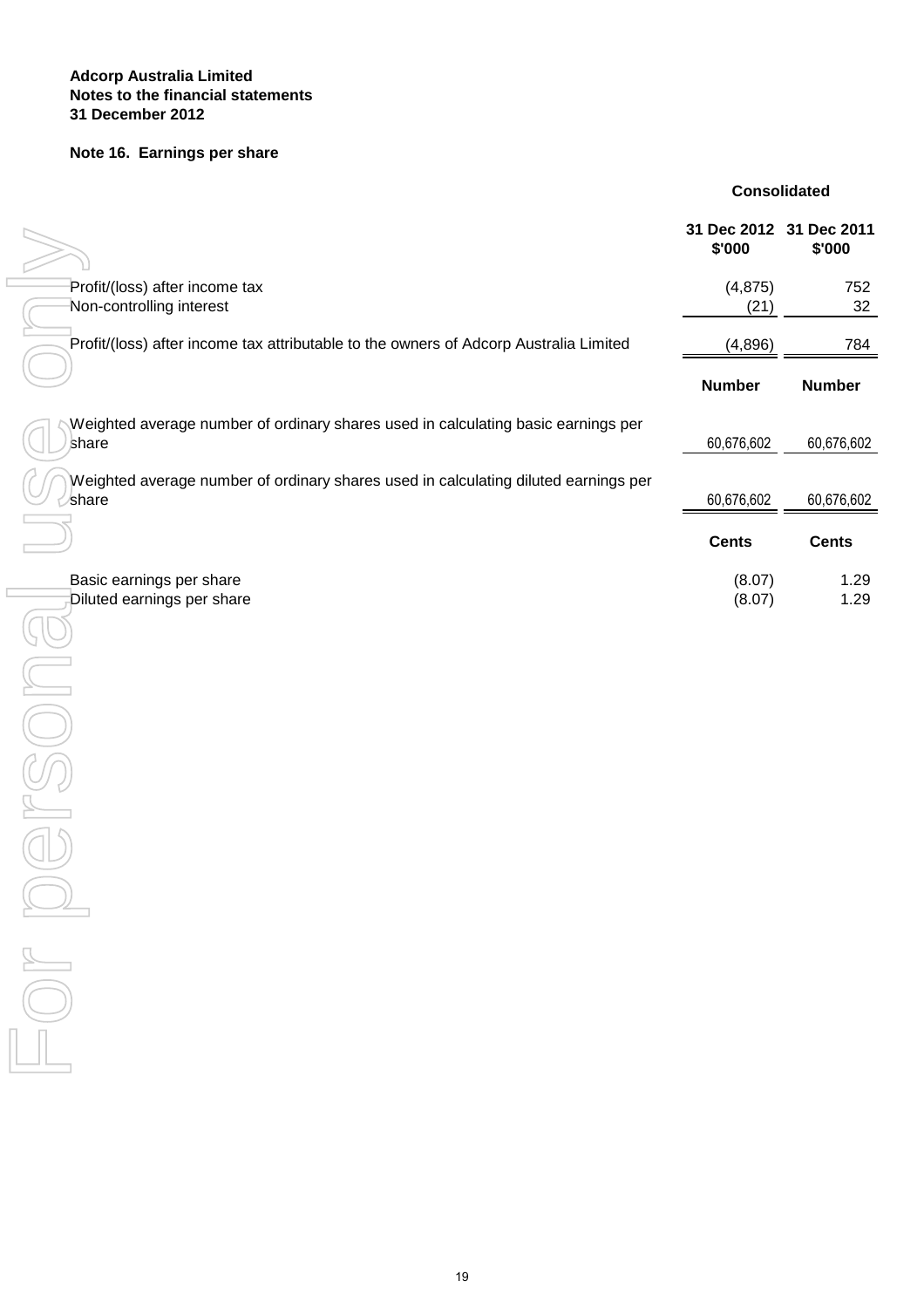#### **Directors' declaration Adcorp Australia Limited**

In the directors' opinion:

●

●

the attached financial statements and notes thereto comply with the Corporations Act 2001, Australian Accounting Standard AASB 134 'Interim Financial Reporting', the Corporations Regulations 2001 and other mandatory professional reporting requirements;

the attached financial statements and notes thereto give a true and fair view of the consolidated entity's financial position as at 31 December 2012 and of its performance for the financial half-year ended on that date; and

there are reasonable grounds to believe that the company will be able to pay its debts as and when they become due and payable.

Signed in accordance with a resolution of directors made pursuant to section 303(5) of the Corporations Act 2001.

On behalf of the directors

\_\_\_\_\_\_\_\_\_\_\_\_\_\_\_\_\_\_\_\_\_\_\_\_\_\_\_\_\_\_\_\_

David Morrison Director and Chief Executive Officer

28 February 2013

 $\frac{1}{2}$  , we consider the contract of  $\frac{1}{2}$ 

Bob Campbell Chairman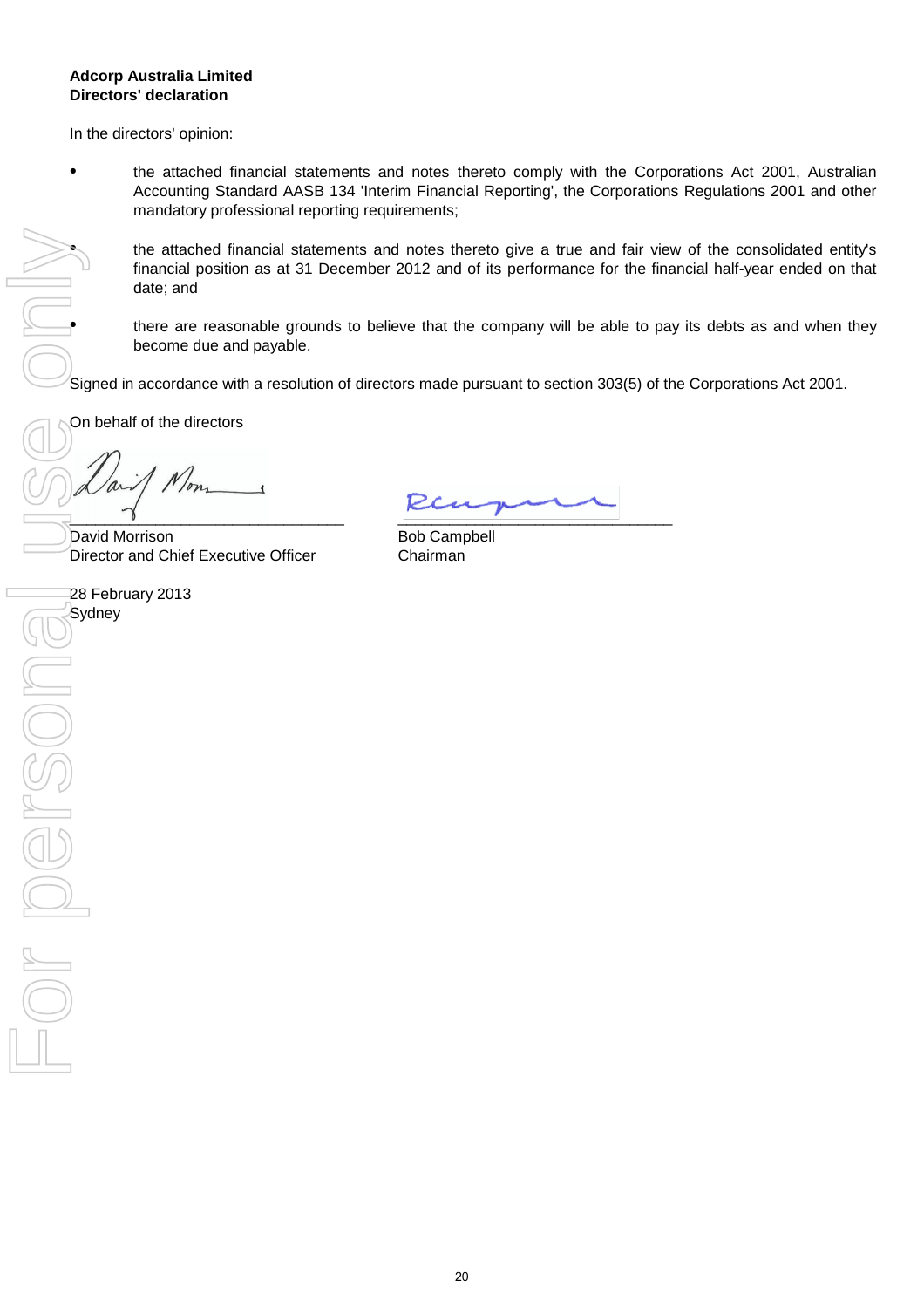

Grant Thornton Audit Pty Ltd ACN 130 913 594

Level 17, 383 Kent Street Sydney NSW 2000 Locked Bag Q800 QVB Post Office Sydney NSW 1230

**T** +61 2 8297 2400 **F** +61 2 9299 4445 **E** info.nsw@au.gt.com **W** www.grantthornton.com.au

#### Independent Auditor's Review Report To the Members of Adcorp Australia Limited

We have reviewed the accompanying half-year financial report of Adcorp Australia Limited ("The Company"), which comprises the consolidated financial statements being the statement of financial position as at 31 December 2012, and the statement of comprehensive income, statement of changes in equity and statement of cash flows for the half-year ended on that date, notes comprising a statement or description of accounting policies, other explanatory information and the directors' declaration of the consolidated entity, comprising both the Company and the entities it controlled at the half-year's end or from time to time during the half-year.

#### Directors' responsibility for the half-year financial report

The directors of Adcorp Australia Limited are responsible for the preparation of the halfyear financial report that gives a true and fair view in accordance with Australian Accounting Standards and the Corporations Act 2001 and for such controls as the directors determine is necessary to enable the preparation of the half-year financial report that is free from material misstatement, whether due to fraud or error.

#### Auditor's responsibility

Our responsibility is to express a conclusion on the consolidated half-year financial report based on our review. We conducted our review in accordance with the Auditing Standard on Review Engagements ASRE 2410 Review of a Financial Report Performed by the Independent Auditor of the Entity, in order to state whether, on the basis of the procedures described, we have become aware of any matter that makes us believe that the half-year financial report is not in accordance with the Corporations Act 2001 including: giving a true and fair view of Adcorp Australia Limited's financial position as at 31 December 2012 and its performance for the half-year ended on that date; and complying with Accounting Standard AASB 134 Interim Financial Reporting and the Corporations Regulations 2001. As the auditor of Adcorp Australia Limited, ASRE 2410 requires that we comply with the ethical requirements relevant to the audit of the annual financial report.

Liability limited by a scheme approved under Professional Standards Legislation

Grant Thornton Australia Limited is a member firm within Grant Thornton International Ltd. Grant Thornton International Ltd and the member firms are not a worldwide partnership. Grant Thornton Australia Limited, together with its subsidiaries and related entities, delivers its services independently in Australia.